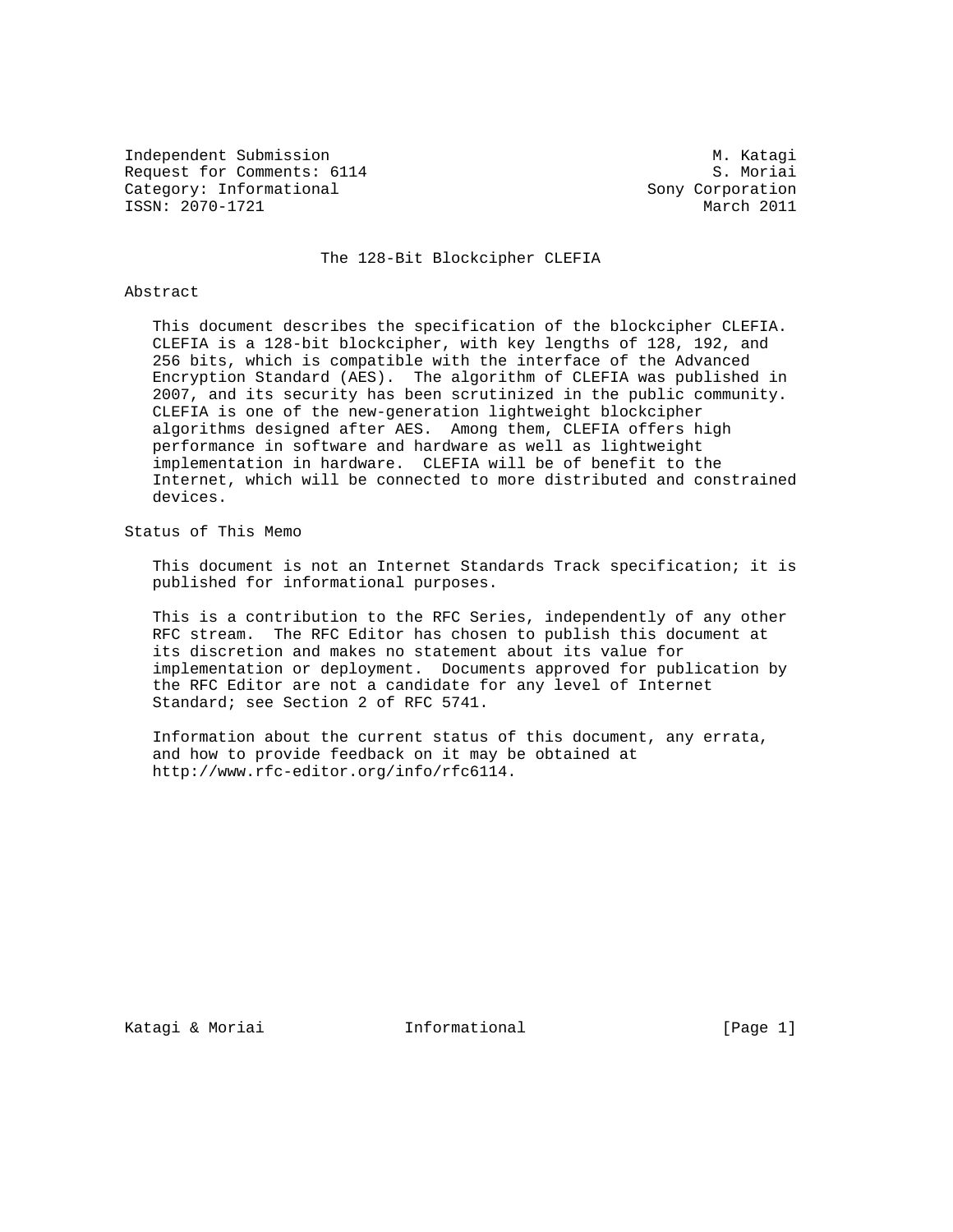# Copyright Notice

 Copyright (c) 2011 IETF Trust and the persons identified as the document authors. All rights reserved.

 This document is subject to BCP 78 and the IETF Trust's Legal Provisions Relating to IETF Documents (http://trustee.ietf.org/license-info) in effect on the date of publication of this document. Please review these documents carefully, as they describe your rights and restrictions with respect to this document.

# Table of Contents

| $2^{\circ}$                                       |                                                                                                                                  |
|---------------------------------------------------|----------------------------------------------------------------------------------------------------------------------------------|
| $\overline{3}$ .                                  |                                                                                                                                  |
|                                                   |                                                                                                                                  |
|                                                   |                                                                                                                                  |
|                                                   |                                                                                                                                  |
|                                                   |                                                                                                                                  |
|                                                   |                                                                                                                                  |
|                                                   |                                                                                                                                  |
|                                                   |                                                                                                                                  |
|                                                   |                                                                                                                                  |
|                                                   |                                                                                                                                  |
|                                                   |                                                                                                                                  |
|                                                   |                                                                                                                                  |
|                                                   |                                                                                                                                  |
|                                                   |                                                                                                                                  |
|                                                   |                                                                                                                                  |
|                                                   |                                                                                                                                  |
|                                                   |                                                                                                                                  |
| 8 <sub>1</sub>                                    |                                                                                                                                  |
|                                                   |                                                                                                                                  |
| Appendix B. Test Vectors (Intermediate Values) 19 |                                                                                                                                  |
|                                                   | 6.3. Key Scheduling for a 128-Bit Key 11<br>6.4. Key Scheduling for a 192-Bit Key 11<br>6.5. Key Scheduling for a 256-Bit Key 12 |

Katagi & Moriai **Informational** (Page 2)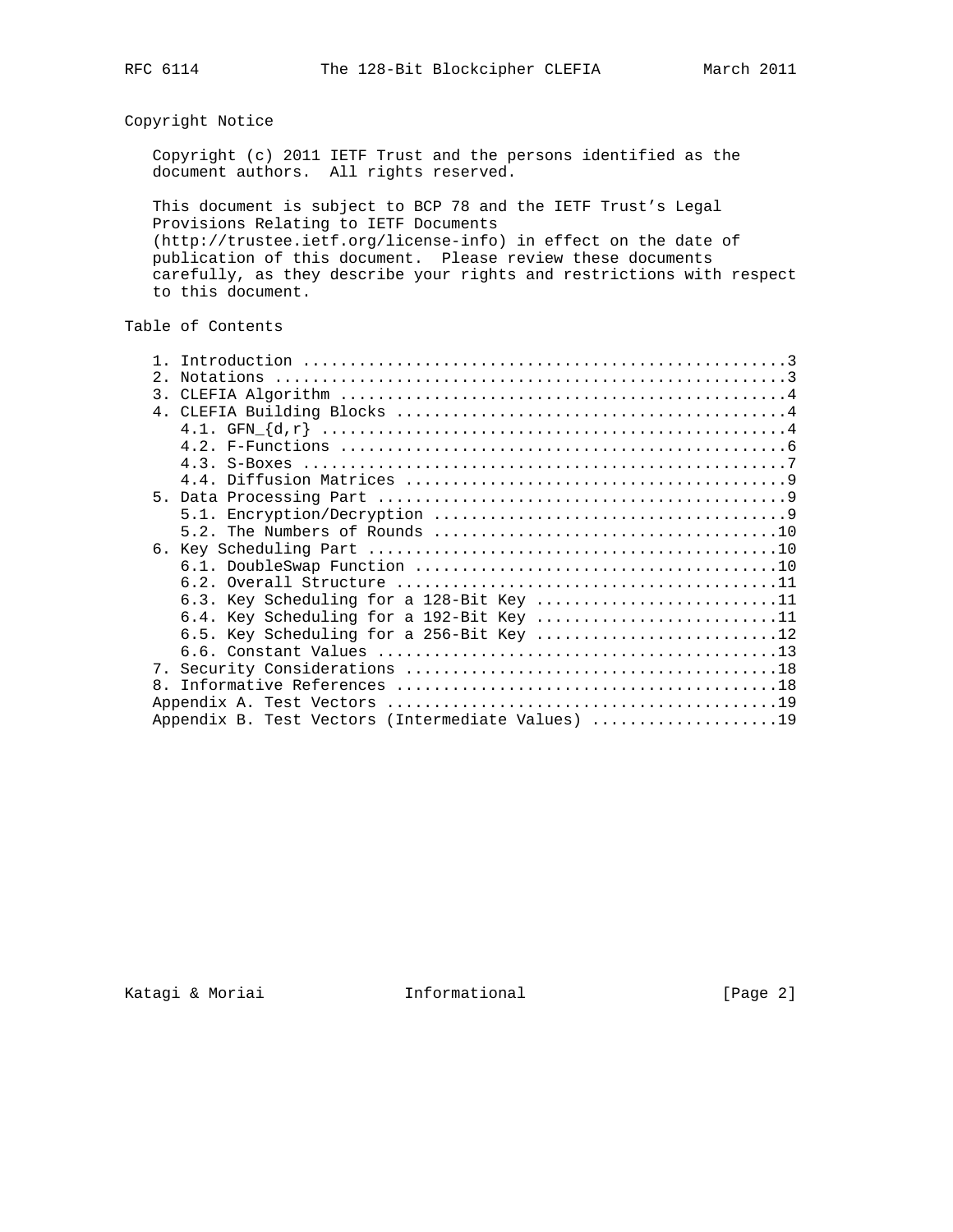## 1. Introduction

 Due to the widespread use of the Internet, devices with limited capabilities, e.g., wireless sensors, are connected to the network. In order to realize enough security for the network, cryptographic technologies suitable for such constrained devices are very important. This recent technology is called "lightweight cryptography", and the demand for lightweight cryptography is increasing.

 In order to satisfy these needs, a 128-bit blockcipher, CLEFIA, was designed based on state-of-the-art techniques [FSE07]. CLEFIA is a 128-bit blockcipher, with key lengths of 128, 192, and 256 bits, which is compatible with the interface of AES [FIPS-197]. Since the cipher algorithm was published in 2007, its security has been scrutinized in the public community, but no security weaknesses have been reported so far.

 CLEFIA is a lightweight blockcipher, since it can be implemented within 3 Kgates using a 0.13-um standard Complementary Metal Oxide Semiconductor (CMOS) Application-Specific Integrated Circuit (ASIC) library. Many of the lightweight cryptographic algorithms sacrifice security and/or speed; however, CLEFIA provides high-level security of 128, 192, and 256 bits and high performance in software and hardware. CLEFIA will be of benefit to the Internet, which will be connected to more distributed and resource-constrained devices.

 CLEFIA is proposed in ISO/IEC 29192-2 [ISO29192-2] and the CRYPTREC project for the revision of the e-Government recommended ciphers list in Japan [CRYPTREC].

 Further information about CLEFIA, including reference implementation, test vectors, and security and performance evaluation, is available from http://www.sony.net/clefia/.

### 2. Notations

 This section describes mathematical notations, conventions, and symbols used throughout this document.

| 0x         | : A prefix for a binary string in hexadecimal form      |  |
|------------|---------------------------------------------------------|--|
|            | $a b$ or $(a b)$ : Concatenation of a and b             |  |
|            | $(a,b)$ or $(a b)$ : Vector style representation of a b |  |
| $a \leq b$ | : Updating a value of a by a value of b                 |  |
| trans(a)   | : Transposition of a vector or a matrix a               |  |
| a XOR b    | : Bitwise exclusive-OR operation                        |  |
|            |                                                         |  |

Katagi & Moriai **Informational** [Page 3]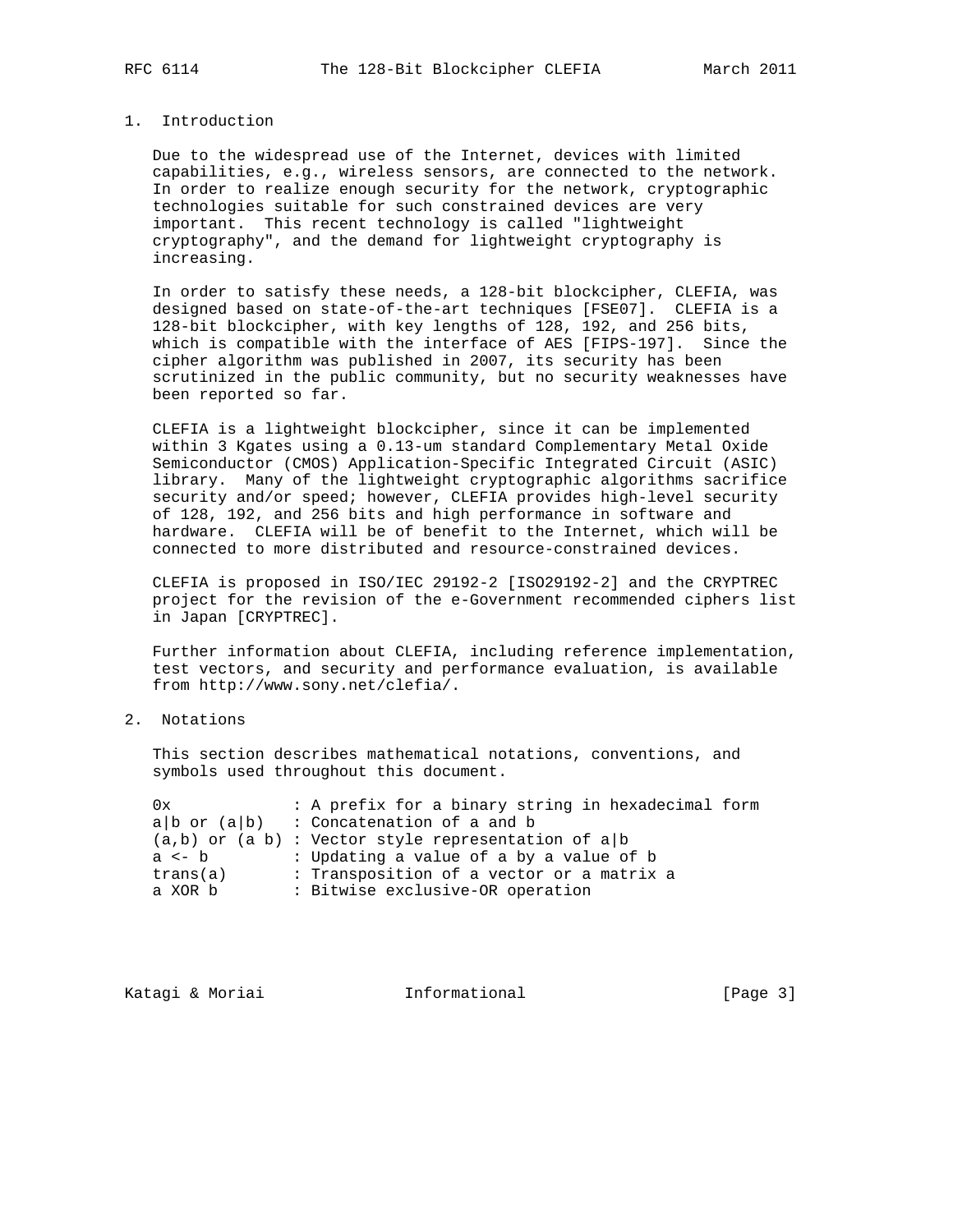| ~a       | : Logical negation                                    |
|----------|-------------------------------------------------------|
| a $<<$ b | : b-bit left cyclic shift operation                   |
| a ^ b    | : a raised to the power of b                          |
| a * h    | : Multiplication in GF(2^n) over a defined polynomial |

3. CLEFIA Algorithm

 The CLEFIA algorithm consists of two parts: a data processing part and a key scheduling part. The data processing part of CLEFIA consists of functions ENCr for encryption and DECr for decryption. The encryption/decryption process is as follows:

 Step 1. Key scheduling Step 2. Encrypting/decrypting each block of data using ENCr/DECr

 The process of the key scheduling is described in Section 6, and the definitions of ENCr and DECr are explained in Section 5. CLEFIA supports 128-bit, 192-bit, and 256-bit keys, and the key scheduling and ENCr/DECr should be appropriately selected for its key length.

- 4. CLEFIA Building Blocks
- 4.1.  $GFN_{d,r}$

We first define the function  $GFN_{d,r}$ , which is a fundamental structure for CLEFIA, and then define a data processing part and a key scheduling part.

 CLEFIA uses a 4-branch and an 8-branch generalized Feistel network. The 4-branch generalized Feistel network is used in the data processing part and the key scheduling for a 128-bit key. The 8-branch generalized Feistel network is applied in the key scheduling for a 192-bit/256-bit key. We denote the d-branch r-round generalized Feistel network employed in CLEFIA as  $GFN_{a}$   $\{d, r\}$ .

For d pairs of 32-bit inputs Xi and outputs Yi ( $0 \le i \le d$ ), and  $dr/2$ 32-bit round keys RK  $\{i\}$  (0 <= i < dr/2), GFN  $\{d, r\}$  (d = 4,8) is defined as follows.

Katagi & Moriai **Informational** [Page 4]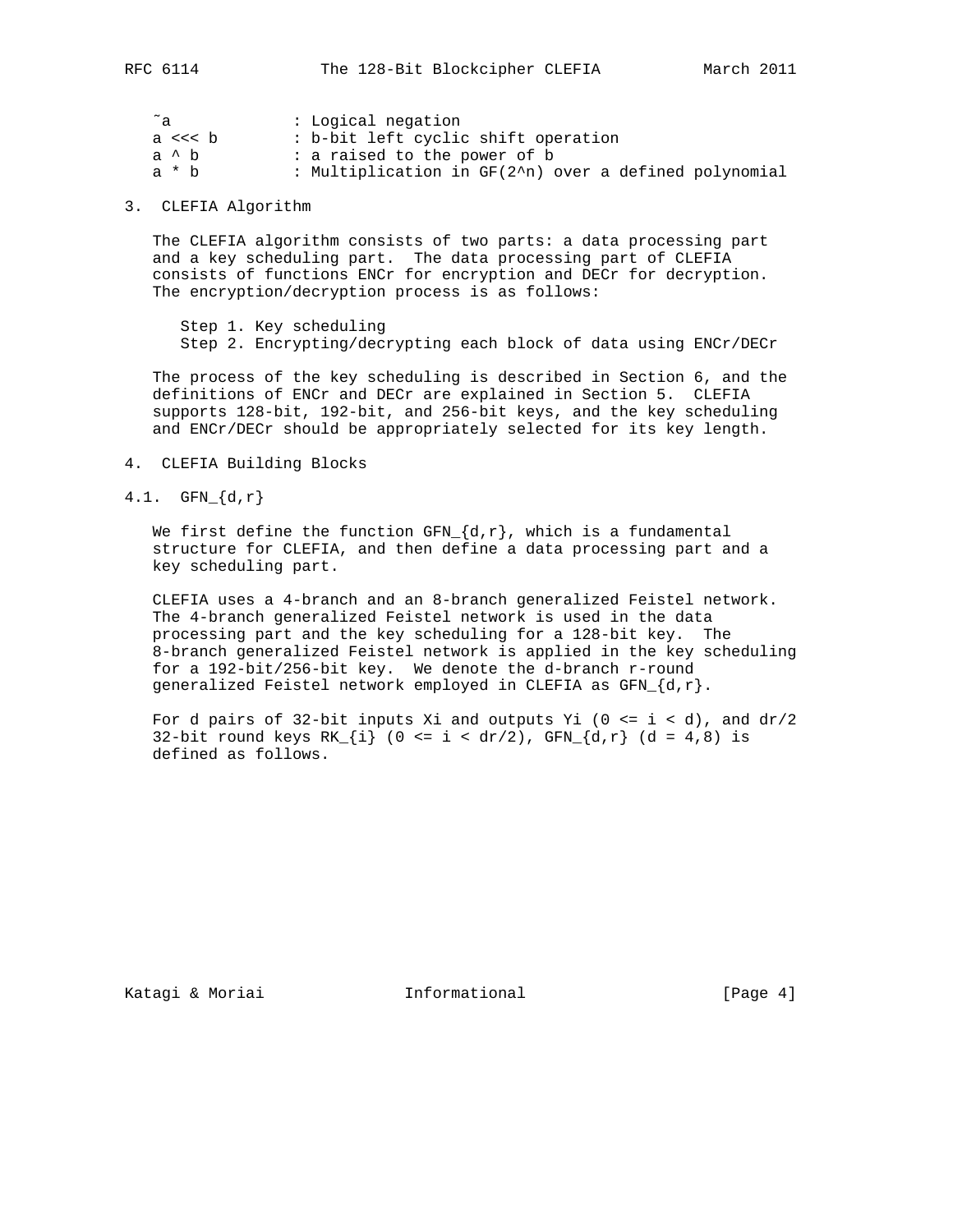GFN $\{4,r\}$ (RK $\{0\}$ , ..., RK $\{2r-1\}$ , X0, X1, X2, X3) input : 32-bit round keys  $RK_{0}$ , ...,  $RK_{2r-1}$ , 32-bit data X0, X1, X2, X3, output: 32-bit data Y0, Y1, Y2, Y3 Step 1. T0 | T1 | T2 | T3 <- X0 | X1 | X2 | X3 Step 2. For  $i = 0$  to  $r - 1$  do the following: Step 2.1. T1 <- T1 XOR  $F0(RK_{12}^{2i},T0)$ , T3 <- T3 XOR F1(RK\_{2i + 1}, T2) Step 2.2. T0 | T1 | T2 | T3 <- T1 | T2 | T3 | T0 Step 3. Y0 | Y1 | Y2 | Y3 <- T3 | T0 | T1 | T2 GFN\_{8,r}(RK\_{0}, ..., RK\_{4r-1}, X0, X1, ..., X7) input : 32-bit round keys  $RK_{0}$ , ...,  $RK_{4r-1}$ , 32-bit data X0, X1, X2, X3, X4, X5, X6, X7, output: 32-bit data Y0, Y1, Y2, Y3, Y4, Y5, Y6, Y7 Step 1. T0 | T1 | ... | T7 <- X0 | X1 | ... | X7 Step 2. For  $i = 0$  to  $r - 1$  do the following: Step 2.1. T1 <- T1 XOR  $F0(RK_{4i}, T0)$ , T3 <- T3 XOR F1(RK\_{4i + 1}, T2), T5 <- T5 XOR F0(RK $_{4i + 2}$ , T4), T7 <- T7 XOR F1(RK  ${4i + 3}$ , T6) Step 2.2. T0 | T1 | ... | T6 | T7 <- T1 | T2 | ... | T7 | T0 Step 3. Y0 | Y1 | ... | Y6 | Y7 <- T7 | T0 | ... | T5 | T6 The inverse function GFNINV  $\{4, r\}$  is obtained by changing the order of RK\_{i} and the direction of word rotation at Step 2.2 and Step 3

Katagi & Moriai **Informational** [Page 5]

in  $GFN_{4,r}.$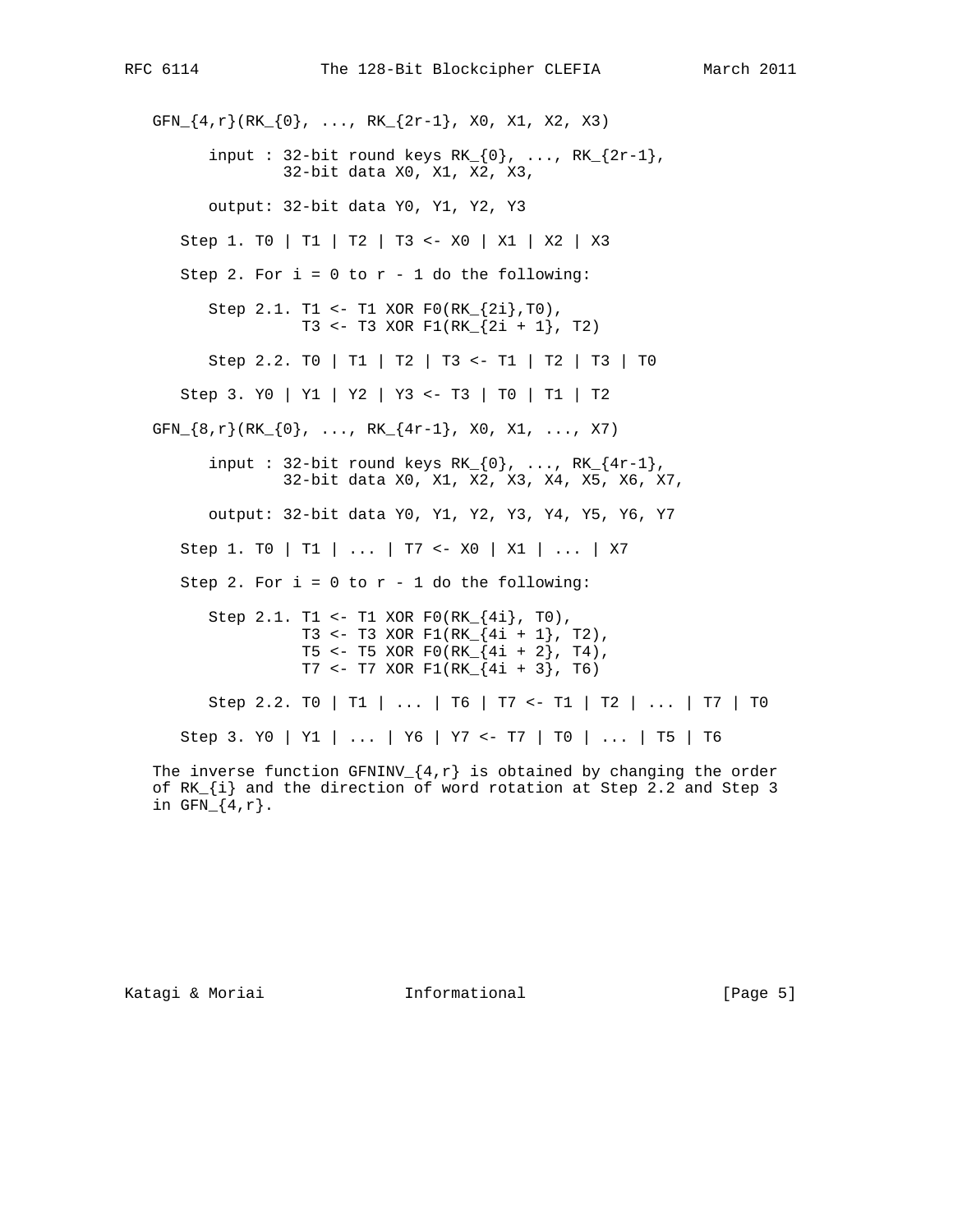```
GFNINV\{4,r\}(RK\{0\}, ..., RK\{2r-1\}, X0, X1, X2, X3)
         input : 32-bit round keys RK_{0}, ..., RK_{2r-1},
                  32-bit data X0, X1, X2, X3,
          output: 32-bit data Y0, Y1, Y2, Y3
       Step 1. T0 | T1 | T2 | T3 <- X0 | X1 | X2 | X3
      Step 2. For i = 0 to r - 1 do the following:
         Step 2.1. T1 <- T1 XOR F0(RK_{2}(2(r - i) - 2), T0),
                   T3 <- T3 XOR F1(RK_{2(r - i) - 1}, T2)
          Step 2.2. T0 | T1 | T2 | T3 <- T3 | T0 | T1 | T2
       Step 3. Y0 | Y1 | Y2 | Y3 <- T1 | T2 | T3 | T0
4.2. F-Functions
  Two F-functions F0 and F1 used in GFN_{d,r} are defined as follows:
  F0(RK, x) input : 32-bit round key RK, 32-bit data x,
          output: 32-bit data y
       Step 1. T <- RK XOR x
      Step 2. Let T = T0 | T1 | T2 | T3, where Ti is 8-bit data,
              TO < - SO(T0),
              T1 <- S1(T1),
              T2 < - SO(T2),
              T3 < - SI(T3)Step 3. Let y = y0 | y1 | y2 | y3, where yi is 8-bit data,
               y <- M0 trans((T0, T1, T2, T3))
```
Katagi & Moriai **Informational** [Page 6]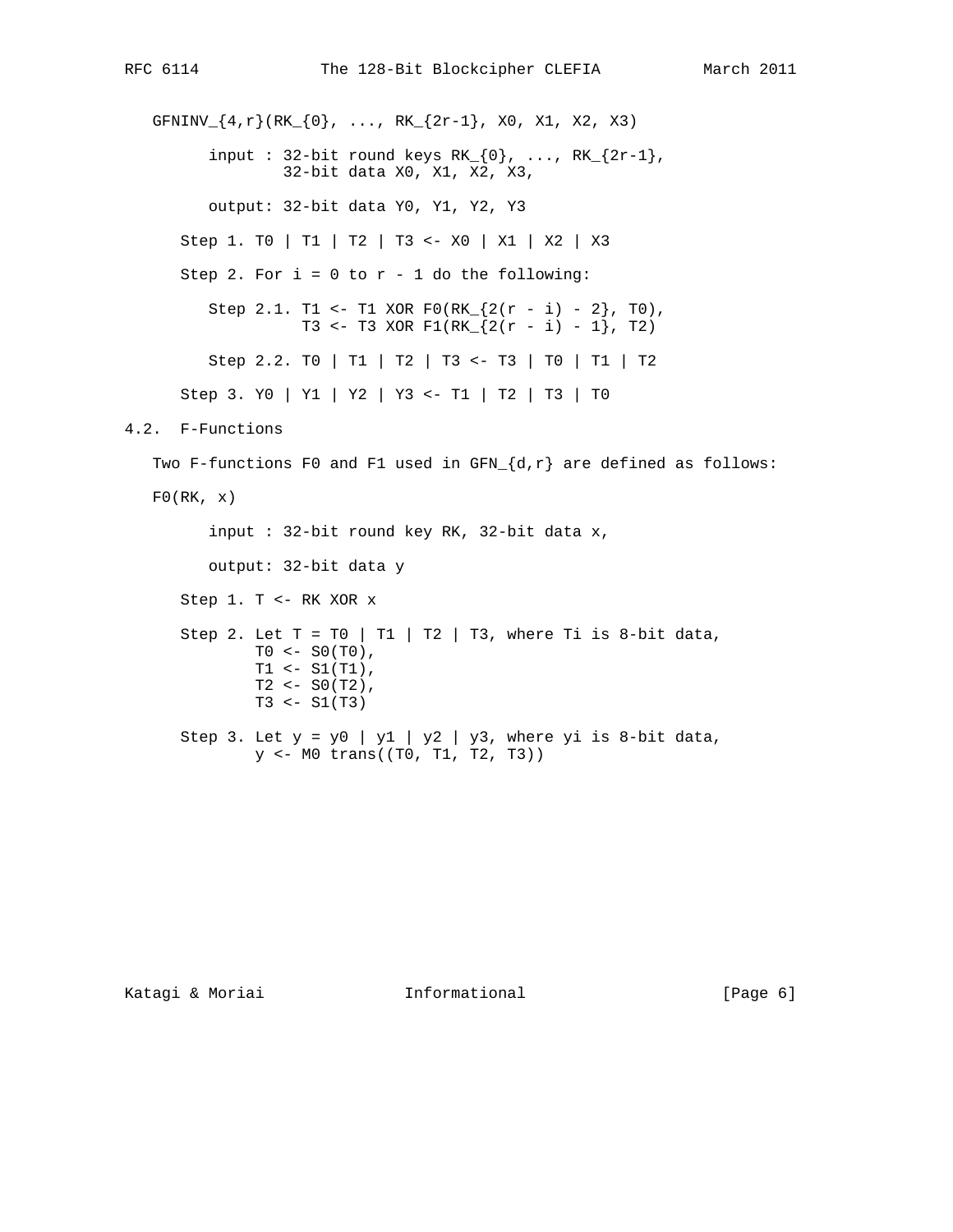```
F1(RK, x) input : 32-bit round key RK, 32-bit data x,
        output: 32-bit data y
     Step 1. T <- RK XOR x
    Step 2. Let T = T0 | T1 | T2 | T3, where Ti is 8-bit data,
             T0 <- S1(T0),
              \begin{minipage}{.4\linewidth} \verb& T1 <= \verb& S0(T1) \end{minipage} \label{eq:2}T2 < - SI(T2),
             T3 < - SO(T3)Step 3. Let y = y0 | y1 | y2 | y3, where yi is 8-bit data,
              y <- M1 trans((T0, T1, T2, T3))
```
 S0 and S1 are nonlinear 8-bit S-boxes, and M0 and M1 are 4x4 diffusion matrices described in the following section. In each F-function, two S-boxes are used in the different order, and a different matrix is used.

4.3. S-Boxes

 CLEFIA employs two different types of 8-bit S-boxes: S0 is based on four 4-bit S-boxes, and S1 is based on the inverse function over GF(2^8) [CLEFIA1].

 Tables 1 and 2 show the output values of S0 and S1, respectively. In these tables, all values are expressed in hexadecimal form. For an 8-bit input of an S-box, the upper 4 bits indicate a row and the lower 4 bits indicate a column. For example, if a value 0xab is input, 0x7e is output by S0 because it is on the cross line of the row indexed by "a." and the column indexed by ".b".

Katagi & Moriai **Informational** [Page 7]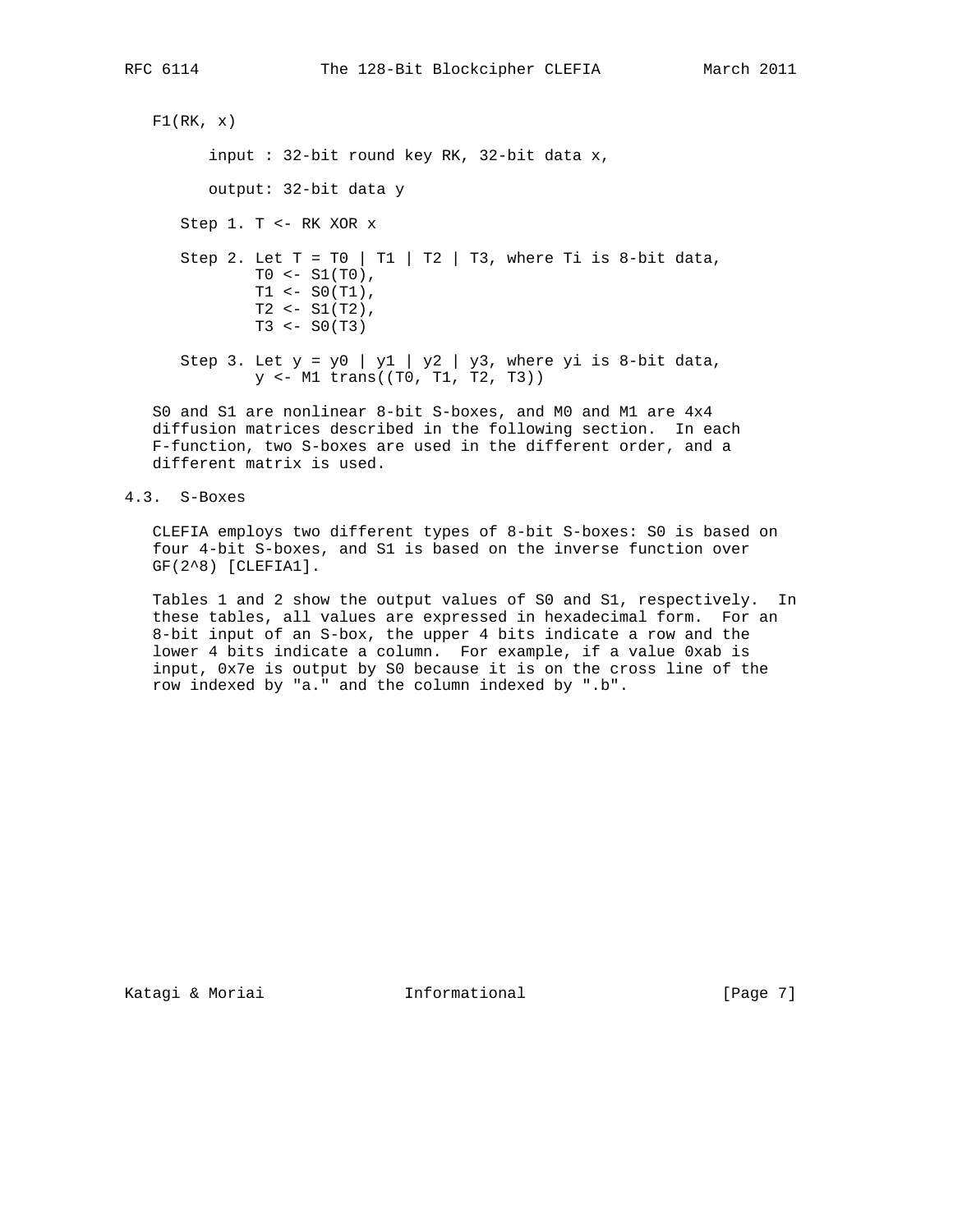Table 1: S-Box S0

 .0 .1 .2 .3 .4 .5 .6 .7 .8 .9 .a .b .c .d .e .f 0. 57 49 d1 c6 2f 33 74 fb 95 6d 82 ea 0e b0 a8 1c 1. 28 d0 4b 92 5c ee 85 b1 c4 0a 76 3d 63 f9 17 af 2. bf a1 19 65 f7 7a 32 20 06 ce e4 83 9d 5b 4c d8 3. 42 5d 2e e8 d4 9b 0f 13 3c 89 67 c0 71 aa b6 f5 4. a4 be fd 8c 12 00 97 da 78 e1 cf 6b 39 43 55 26 5. 30 98 cc dd eb 54 b3 8f 4e 16 fa 22 a5 77 09 61 6. d6 2a 53 37 45 c1 6c ae ef 70 08 99 8b 1d f2 b4 7. e9 c7 9f 4a 31 25 fe 7c d3 a2 bd 56 14 88 60 0b 8. cd e2 34 50 9e dc 11 05 2b b7 a9 48 ff 66 8a 73 9. 03 75 86 f1 6a a7 40 c2 b9 2c db 1f 58 94 3e ed a. fc 1b a0 04 b8 8d e6 59 62 93 35 7e ca 21 df 47 b. 15 f3 ba 7f a6 69 c8 4d 87 3b 9c 01 e0 de 24 52 c. 7b 0c 68 1e 80 b2 5a e7 ad d5 23 f4 46 3f 91 c9 d. 6e 84 72 bb 0d 18 d9 96 f0 5f 41 ac 27 c5 e3 3a e. 81 6f 07 a3 79 f6 2d 38 1a 44 5e b5 d2 ec cb 90 f. 9a 36 e5 29 c3 4f ab 64 51 f8 10 d7 bc 02 7d 8e

Table 2: S-Box S1

 .0 .1 .2 .3 .4 .5 .6 .7 .8 .9 .a .b .c .d .e .f 0. 6c da c3 e9 4e 9d 0a 3d b8 36 b4 38 13 34 0c d9 1. bf 74 94 8f b7 9c e5 dc 9e 07 49 4f 98 2c b0 93 2. 12 eb cd b3 92 e7 41 60 e3 21 27 3b e6 19 d2 0e 3. 91 11 c7 3f 2a 8e a1 bc 2b c8 c5 0f 5b f3 87 8b 4. fb f5 de 20 c6 a7 84 ce d8 65 51 c9 a4 ef 43 53 5. 25 5d 9b 31 e8 3e 0d d7 80 ff 69 8a ba 0b 73 5c 6. 6e 54 15 62 f6 35 30 52 a3 16 d3 28 32 fa aa 5e 7. cf ea ed 78 33 58 09 7b 63 c0 c1 46 1e df a9 99 8. 55 04 c4 86 39 77 82 ec 40 18 90 97 59 dd 83 1f 9. 9a 37 06 24 64 7c a5 56 48 08 85 d0 61 26 ca 6f a. 7e 6a b6 71 a0 70 05 d1 45 8c 23 1c f0 ee 89 ad b. 7a 4b c2 2f db 5a 4d 76 67 17 2d f4 cb b1 4a a8 c. b5 22 47 3a d5 10 4c 72 cc 00 f9 e0 fd e2 fe ae d. f8 5f ab f1 1b 42 81 d6 be 44 29 a6 57 b9 af f2 e. d4 75 66 bb 68 9f 50 02 01 3c 7f 8d 1a 88 bd ac f. f7 e4 79 96 a2 fc 6d b2 6b 03 e1 2e 7d 14 95 1d

Katagi & Moriai Informational [Page 8]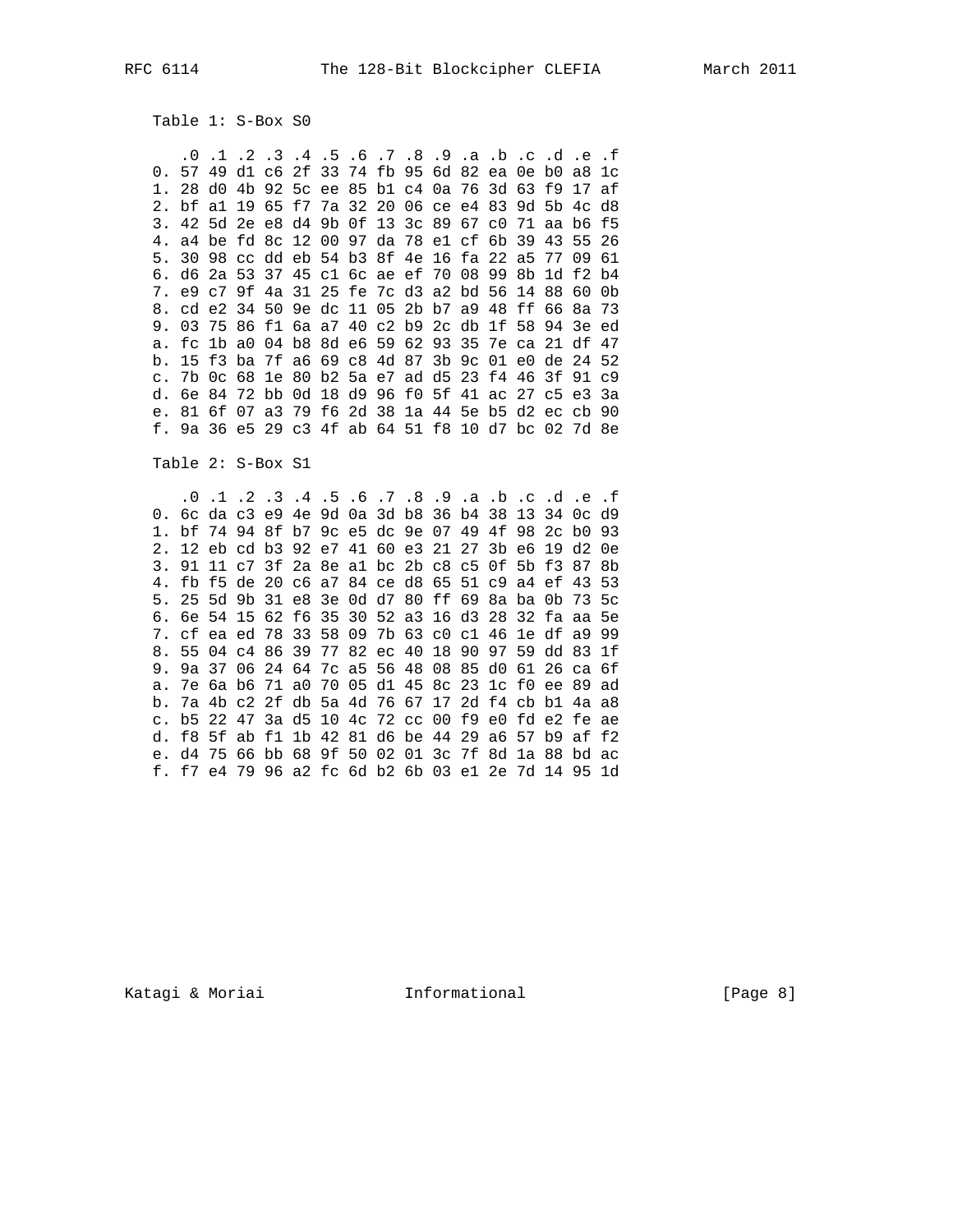# 4.4. Diffusion Matrices

 The multiplications of a diffusion matrix M0 or M1, and a vector T in Section 4.2, are obtained as follows.

 $y = M0$  trans((T0, T1, T2, T3)):  $y0 =$  T0 XOR (0x02 \* T1) XOR (0x04 \* T2) XOR (0x06 \* T3),  $y1 = (0x02 * T0)$  XOR T1 XOR (0x06 \* T2) XOR (0x04 \* T3),  $y2 = (0x04 * T0)$  XOR (0x06 \* T1) XOR  $T2$  XOR (0x02 \* T3),<br>  $y3 = (0x06 * T0)$  XOR (0x04 \* T1) XOR (0x02 \* T2) XOR T3  $y3 = (0x06 * T0) XOR (0x04 * T1) XOR (0x02 * T2) XOR$ 

 $y = M1$  trans((T0, T1, T2, T3)):

 $y0 =$  TO XOR (0x08 \* T1) XOR (0x02 \* T2) XOR (0x0a \* T3),  $y1 = (0x08 * T0)$  XOR T1 XOR  $(0x0a * T2)$  XOR  $(0x02 * T3)$ ,  $y2 = (0x02 * T0)$  XOR  $(0x0a * T1)$  XOR  $T2$  XOR  $(0x08 * T3)$ ,  $y3 = (0x0a * T0) XOR (0x02 * T1) XOR (0x08 * T2) XOR$  T3

In the above equations,  $*$  denotes a multiplication in  $GF(2^8)$  defined by the lexicographically first primitive polynomial  $z^8$  +  $z^4$  +  $z^3$  +  $z^2$  + 1. The constants 0x02, 0x04, 0x06, 0x08, and 0x0a are represented in hexadecimal form of finite field polynomials. For example, 0x02 identifies the finite field element z. 8-bit data Ti is also interpreted as a finite field element.

 The mathematical background of two diffusion matrices and their choices are explained in [CLEFIA2].

- 5. Data Processing Part
- 5.1. Encryption/Decryption

 The data processing part of CLEFIA consists of ENCr for encryption and DECr for decryption. ENCr and DECr are based on the 4-branch generalized Feistel structure GFN ${4,r}$ . Let P,C be 128-bit plaintext and ciphertext, and let Pi, Ci  $(0 \le i \le 4)$  be divided 32-bit plaintexts and ciphertexts where  $P = PQ | P1 | P2 | P3$  and  $C = C0$  | C1 | C2 | C3, and let WK0, WK1, WK2, WK3 be 32-bit whitening keys and  $RK_{i} = i < 2r$  be 32-bit round keys provided by the key scheduling part. Then, r-round encryption function ENCr is defined as follows:

Katagi & Moriai **Informational** (Page 9)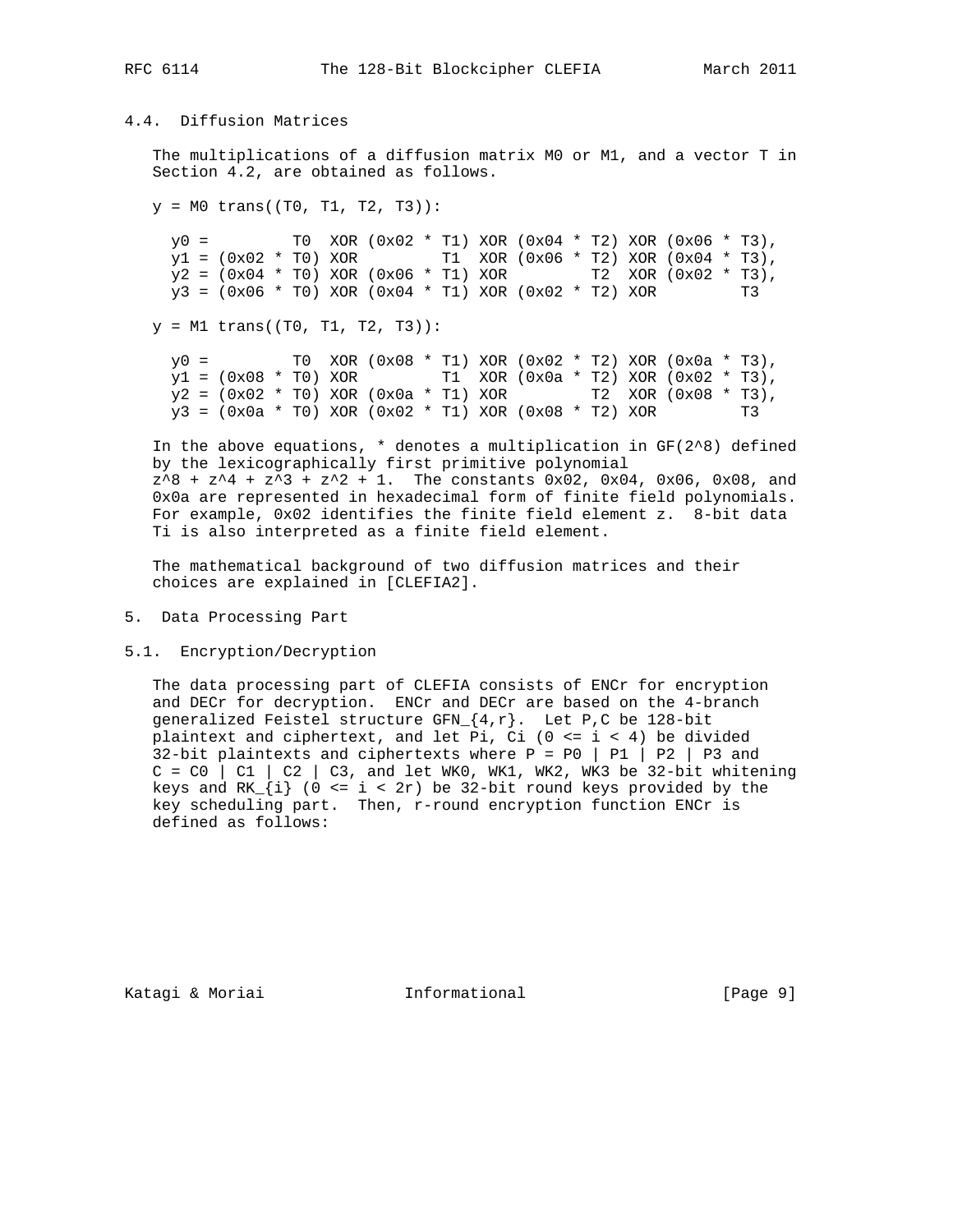Step 1. T0 | T1 | T2 | T3 <- P0 | (P1 XOR WK0) | P2 | (P3 XOR WK1) Step 2. T0 | T1 | T2 | T3  $\langle -\frac{1}{2}F_N \cdot \frac{1}{4}, r \rangle (RK_{\text{F}}(0), ..., RK_{\text{F}}(2r-1), T0, T1, T2, T3)$  Step 3. C0 | C1 | C2 | C3 <- T0 | (T1 XOR WK2) | T2 | (T3 XOR WK3) The decryption function DECr is defined as follows: Step 1. T0 | T1 | T2 | T3 <- C0 | (C1 XOR WK2) | C2 | (C3 XOR WK3) Step 2. T0 | T1 | T2 | T3

<- GFNINV\_{4,r}(RK\_{0}, ..., RK\_{2r-1}, T0, T1, T2, T3)

```
 Step 3. P0 | P1 | P2 | P3 <- T0 | (T1 XOR WK0) | T2 | (T3 XOR WK1)
```
5.2. The Numbers of Rounds

 The number of rounds, r, is 18, 22, and 26 for 128-bit, 192-bit, and 256-bit keys, respectively. The total number of  $RK_{i}$  depends on the key length. The data processing part requires 36, 44, and 52 round keys for 128-bit, 192-bit, and 256-bit keys, respectively.

6. Key Scheduling Part

 The key scheduling part of CLEFIA supports 128-bit, 192-bit, and 256-bit keys and outputs whitening keys WKi ( $0 \le i \le 4$ ) and round keys  $RK_{i} = \{j\}$  (0 <=  $j < 2r$ ) for the data processing part.

6.1. DoubleSwap Function

 We first define the DoubleSwap function, which is used in the key scheduling part.

The DoubleSwap Function Sigma(X):

For 128-bit data X,

 $Y = Sigma(X)$  $=$  X[7-63] | X[121-127] | X[0-6] | X[64-120],

 where X[a-b] denotes a bit string cut from the a-th bit to the b-th bit of X. Bit 0 is the most significant bit.

Katagi & Moriai **Informational** [Page 10]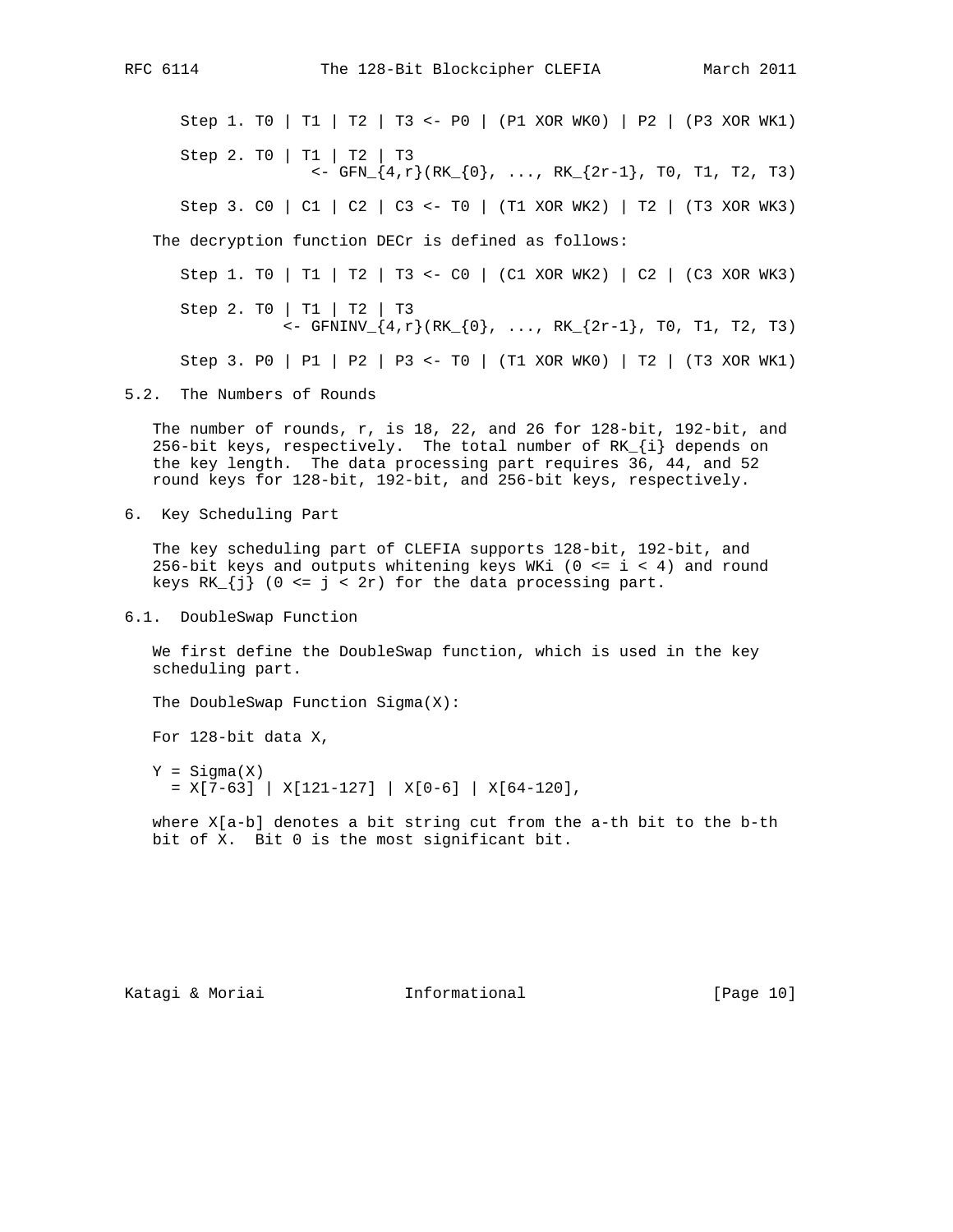6.2. Overall Structure

 The key scheduling part of CLEFIA provides whitening keys and round keys for the data processing part. Let K be the key and L be an intermediate key, and the key scheduling part consists of the following two steps.

 1. Generating L from K. 2. Expanding K and L (Generating WKi and RK\_{j}).

 To generate L from K, the key schedule for a 128-bit key uses a 128-bit permutation GFN\_{4,12}, while the key schedules for 192/256-bit keys use a 256-bit permutation GFN\_{8,10}.

## 6.3. Key Scheduling for a 128-Bit Key

The 128-bit intermediate key L is generated by applying  $GFN_{12}$ , which takes twenty-four 32-bit constant values CON\_128[i] (0 <= i  $<$  24) as round keys and K = K0 | K1 | K2 | K3 as an input. Then, K and L are used to generate WKi (0 <= i < 4) and  $RK_{j}$  (0 <= j < 36) in the following steps. In the latter part, thirty-six 32-bit constant values  $CON_128[i]$  (24 <= i < 60) are used. The generation steps of CON\_128[i] are explained in Section 6.6.

(Generating L from K)

```
Step 1. L <- GFN \{4, 12\} (CON 128[0], ..., CON 128[23], KO, ..., K3)
```
(Expanding K and L)

Step 2. WK0 | WK1 | WK2 | WK3 <- K

 Step 3. For i = 0 to 8 do the following: T <- L XOR (CON\_128[24 + 4i] | CON\_128[24 + 4i + 1] | CON\_128[24 + 4i + 2] | CON\_128[24 + 4i + 3])  $L$  <- Sigma $(L)$  if i is odd: T <- T XOR K RK\_{4i} | RK\_{4i + 1} | RK\_{4i + 2} | RK\_{4i + 3} <- T

6.4. Key Scheduling for a 192-Bit Key

 Two 128-bit values KL and KR are generated from a 192-bit key K = K0 | K1 | K2 | K3 | K4 | K5, where Ki is 32-bit data. Then, two 128-bit values LL and LR are generated by applying GFN  $\{8,10\}$ , which takes CON\_192[i] (0 <= i < 40) as round keys and KL | KR as a 256-bit input.

Katagi & Moriai Informational [Page 11]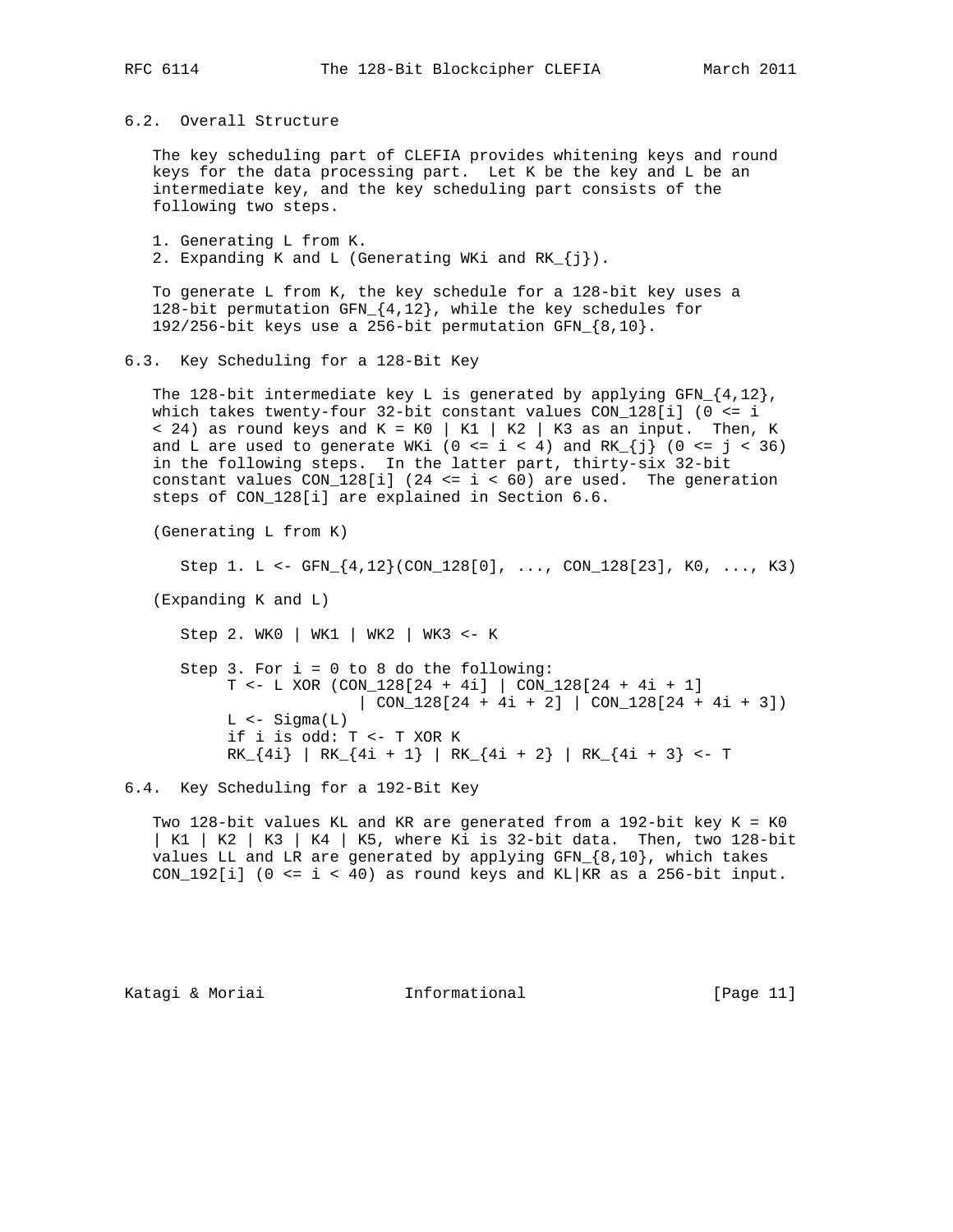Then, KL, KR and LL, LR are used to generate WKi ( $0 \le i \le 4$ ) and  $RK_{i} = j \times 44$  in the following steps. In the latter part, forty-four 32-bit constant values CON\_192[i] (40 <= i < 84) are used.

 The following steps show the 192-bit/256-bit key scheduling. For the 192-bit key scheduling, the value of k is set as 192.

6.5. Key Scheduling for a 256-Bit Key

 The key scheduling for a 256-bit key is almost the same as that for a 192-bit key, except for constant values, the required number of RKi, and the initialization of KR.

 For a 256-bit key, the value of k is set as 256, and the steps are almost the same as in the 192-bit key case. The difference is that we use  $CON_256[i](0 \le i \le 40)$  as round keys to generate LL and LR, and then to generate  $RK_{j}$  (0 <= j < 52), we use fifty-two 32-bit constant values  $CON_256[i](40 \le i \le 92)$ .

(Generating LL,LR from KL,KR for a k-bit key)

 Step 1. Set k = 192 or k = 256 Step 2. If k = 192 : KL <- K0 | K1 | K2 | K3, KR <- K4 | K5 | ˜K0 | ˜K1 else if  $k = 256$ : KL <- K0 | K1 | K2 | K3, KR <- K4 | K5 | K6 | K7 Step 3. Let KL = KL0 | KL1 | KL2 | KL3 KR = KR0 | KR1 | KR2 | KR3  $LL|LR < GFN_{8,10}(CON_k[0], ... , CON_k[39], ...)$  $KL0, ..., KL3, KR0, ..., KR3)$ (Expanding KL,KR and LL,LR for a k-bit key)

Step 4. WK0 | WK1 | WK2 | WK3 <- KL XOR KR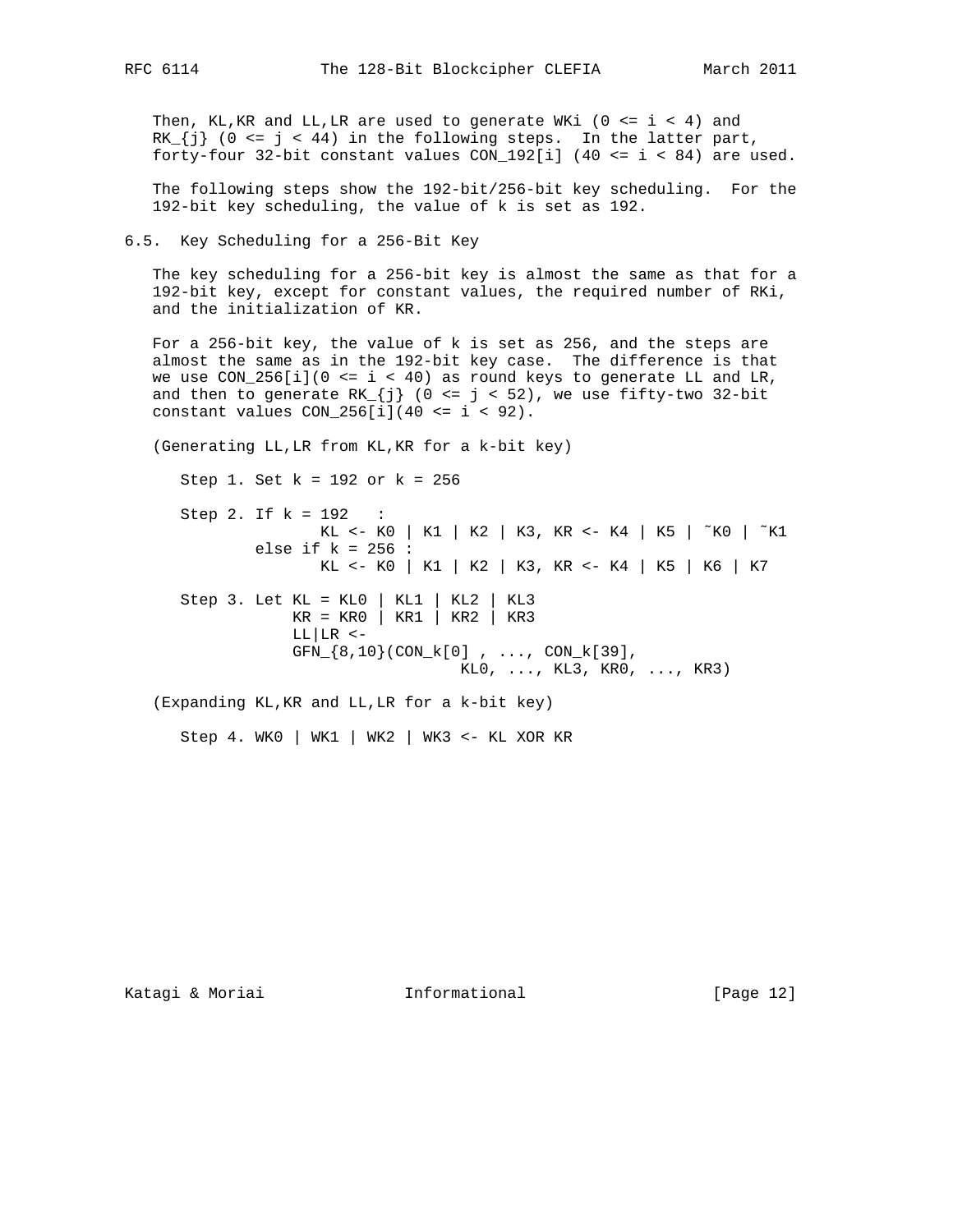Step 5. For  $i = 0$  to 10 (if  $k = 192$ ), or 12 (if  $k = 256$ ) do the following: If  $(i \mod 4) = 0$  or  $1$ : T <- LL XOR (CON\_k[40 + 4i] | CON\_k[40 + 4i + 1]  $|$  CON\_k[40 + 4i + 2]  $|$  CON\_k[40 + 4i + 3]) LL <- Sigma(LL) if i is odd: T <- T XOR KR else: T <- LR XOR (CON\_k[40 + 4i] | CON\_k[40 + 4i + 1]  $| CON_k[40 + 4i + 2] | CON_k[40 + 4i + 3])$  LR <- Sigma(LR) if i is odd: T <- T XOR KL

 $RK_{4i} = RK_{4i} + 1 = RK_{4i} + 2 = RK_{4i} + 3 = 7$ 

## 6.6. Constant Values

 32-bit constant values CON\_k[i] are used in the key scheduling algorithm. We need 60, 84, and 92 constant values for 128-bit, 192-bit, and 256-bit keys, respectively. Let P(16) = 0xb7e1  $(=(e-2)2^16)$  and  $Q(16) = 0x243f (= (pi-3)2^16)$ , where e is the base of the natural logarithm (2.71828...) and pi is the circle ratio (3.14159...). CON\_k[i], for k = 128,192,256, are generated as follows (see Table 3 for the repetition numbers l\_k and the initial values IV\_k).

 Step 1. T\_k[0] <- IV\_k Step 2. For  $i = 0$  to  $l_k - 1$  do the following: Step 2.1.  $CON_k[2i] \leq (T_k[i] \text{ XOR P})$   $(T_k[i] \leq (1)$ Step 2.2.  $CON_k[2i + 1]$  <-  $(^T_k[i]$  XOR Q) |  $(T_k[i]$  <<< 8) Step 2.3.  $T_k[i + 1]$  <-  $T_k[i]$  \*  $(0x0002^{\wedge}(-1))$ 

In Step 2.3, the multiplications are performed in the field  $GF(2^16)$ defined by a primitive polynomial  $z^16 + z^15 + z^13 + z^11 + z^5 +$  $z^4$  + 1 (=0x1a831). 0x0002^{-1} denotes the multiplicative inverse of the finite field element z. The selection criteria of IV and the primitive polynomial are shown in [CLEFIA1].

Katagi & Moriai **Informational** [Page 13]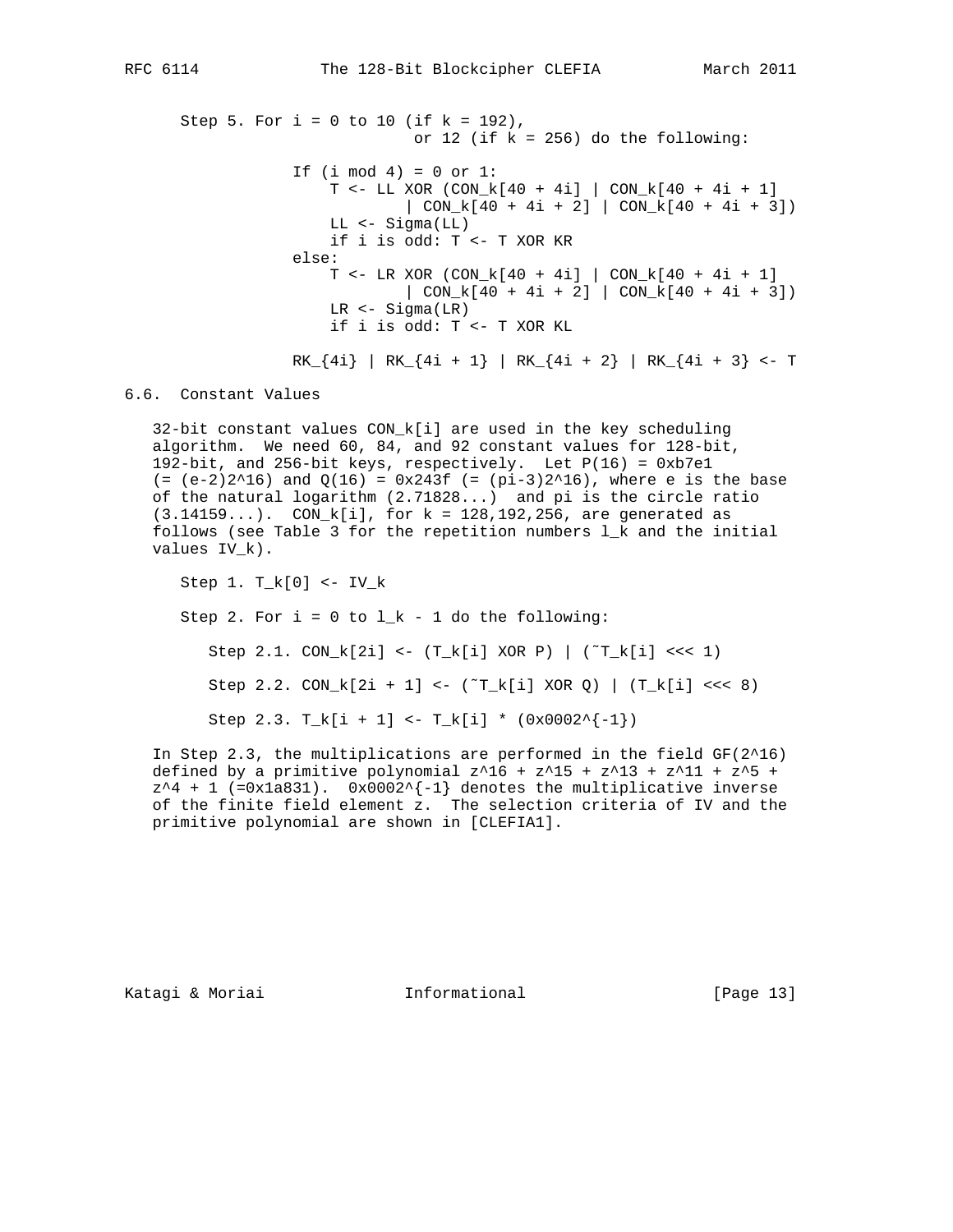Table 3: Required Numbers of Constant Values

|     | # of CON k[i] | 1 k | IV k   |
|-----|---------------|-----|--------|
| 128 | 60            | 30  | 0x428a |
| 192 | 84            | 42  | 0x7137 |
| 256 |               | 46  | 0xb5c0 |

Tables 4-6 show the values of  $T_k[i](k = 128,192,256)$ , and Tables 7-9 show the values of  $CON_k[i](k = 128, 192, 256)$ .

Table 4: T\_128[i]

| i 0 1 2 3 4 5 6 7                                |  |  |  |  |
|--------------------------------------------------|--|--|--|--|
| T_128[i] 428a 2145 c4ba 625d e536 729b ed55 a2b2 |  |  |  |  |
| i 8 9 10 11 12 13 14 15                          |  |  |  |  |
| T_128[i] 5159 fcb4 7e5a 3f2d cb8e 65c7 e6fb a765 |  |  |  |  |
| i 16 17 18 19 20 21 22 23                        |  |  |  |  |
| T_128[i] 87aa 43d5 f5f2 7af9 e964 74b2 3a59 c934 |  |  |  |  |
| i 24 25 26 27 28 29                              |  |  |  |  |
| T 128[i] 649a 324d cd3e 669f e757 a7b3           |  |  |  |  |

Table 5: T\_192[i]

 i 0 1 2 3 4 5 6 7 T\_192[i] 7137 ec83 a259 8534 429a 214d c4be 625f i 8 9 10 11 12 13 14 15 T\_192[i] e537 a683 8759 97b4 4bda 25ed c6ee 6377 i 16 17 18 19 20 21 22 23 T\_192[i] e5a3 a6c9 877c 43be 21df c4f7 b663 8f29 i 24 25 26 27 28 29 30 31 T\_192[i] 938c 49c6 24e3 c669 b72c 5b96 2dcb c2fd i 32 33 34 35 36 37 38 39 T\_192[i] b566 5ab3 f941 a8b8 545c 2a2e 1517 de93 i 40 41 T\_192[i] bb51 89b0

Katagi & Moriai **Informational** [Page 14]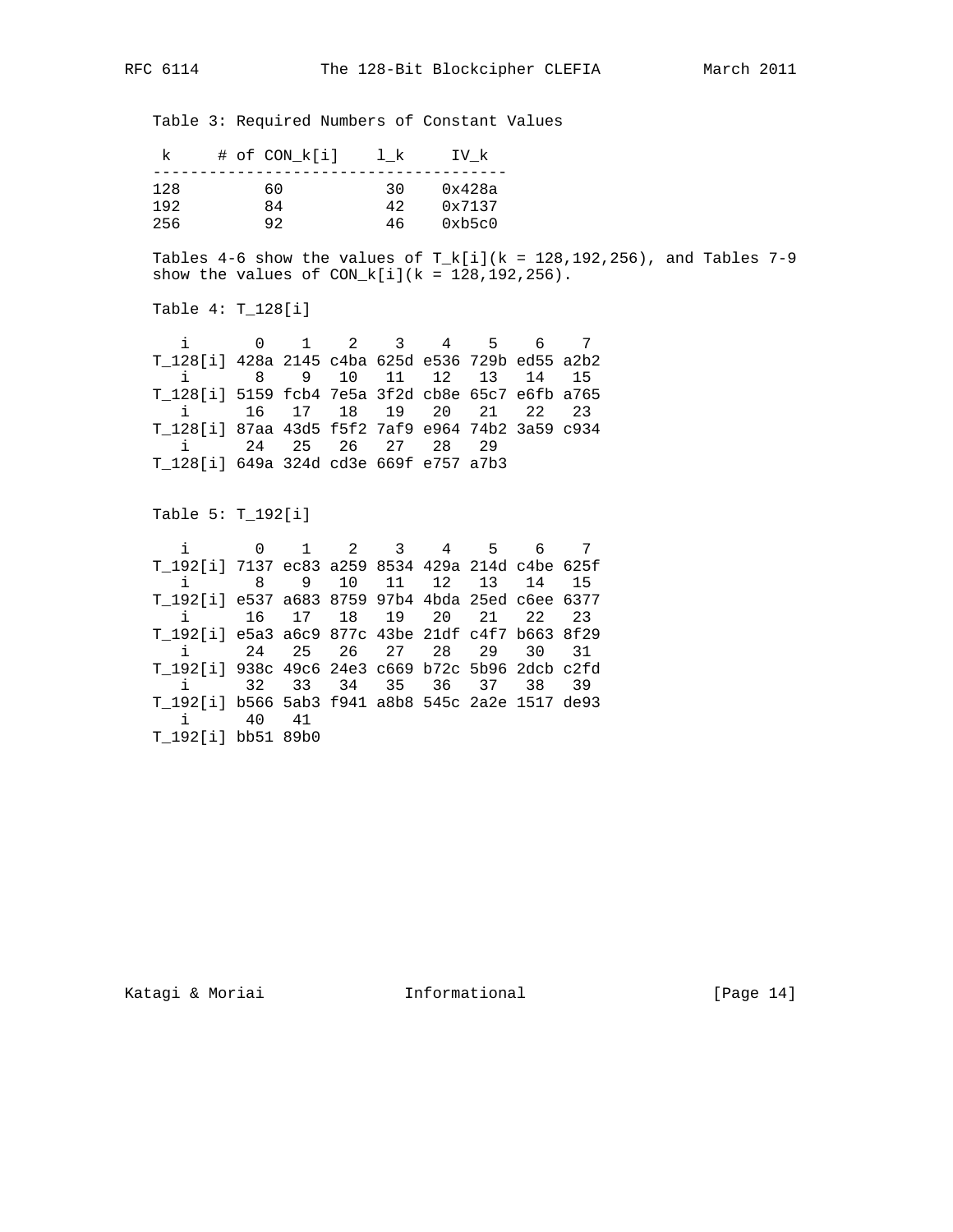Table 6: T\_256[i]

 i 0 1 2 3 4 5 6 7 T\_256[i] b5c0 5ae0 2d70 16b8 0b5c 05ae 02d7 d573 i 8 9 10 11 12 13 14 15 T\_256[i] bea1 8b48 45a4 22d2 1169 dcac 6e56 372b i 16 17 18 19 20 21 22 23 T\_256[i] cf8d b3de 59ef f8ef a86f 802f 940f 9e1f i 24 25 26 27 28 29 30 31 T\_256[i] 9b17 9993 98d1 9870 4c38 261c 130e 0987 i 32 33 34 35 36 37 38 39 T\_256[i] d0db bc75 8a22 4511 f690 7b48 3da4 1ed2 i 40 41 42 43 44 45 T\_256[i] 0f69 d3ac 69d6 34eb ce6d b32e

Table 7: CON\_128[i] (0 <= i < 60)

|                                                |    | 1       | 2     | 3   |
|------------------------------------------------|----|---------|-------|-----|
| CON 128[i] f56b7aeb 994a8a42 96a4bd75 fa854521 |    |         |       |     |
|                                                | 4  | 5       | 6     | 7   |
| CON 128[i] 735b768a 1f7abac4 d5bc3b45 b99d5d62 |    |         |       |     |
| i.                                             | 8  | 9       | 10    | 11  |
| CON 128[i] 52d73592 3ef636e5 c57alac9 a95b9b72 |    |         |       |     |
| i.                                             | 12 | 13      | 14    | 15  |
| CON 128[i] 5ab42554 369555ed 1553ba9a 7972b2a2 |    |         |       |     |
| i.                                             | 16 | 17      | 18    | 19  |
| CON_128[i] e6b85d4d 8a995951 4b550696 2774b4fc |    |         |       |     |
| i.                                             | 20 | 21      | 22    | 23  |
| CON_128[i] c9bb034b a59a5a7e 88cc81a5 e4ed2d3f |    |         |       |     |
| i.                                             | 24 | 25      | 26    | 2.7 |
| CON 128[i] 7c6f68e2 104e8ecb d2263471 be07c765 |    |         |       |     |
| i.                                             | 28 | 29      | 30    | 31  |
| CON 128[i] 511a3208 3d3bfbe6 1084b134 7ca565a7 |    |         |       |     |
| i.                                             | 32 |         | 33 34 | 35  |
| CON 128[i] 304bf0aa 5c6aaa87 f4347855 9815d543 |    |         |       |     |
| $\mathbf{i}$                                   | 36 | 37      | 38    | 39  |
| CON 128[i] 4213141a 2e32f2f5 cd180a0d a139f97a |    |         |       |     |
| i.                                             | 40 | 41      | 42    | 43  |
| CON 128[i] 5e852d36 32a464e9 c353169b af72b274 |    |         |       |     |
| i.                                             | 44 | 45      | 46    | 47  |
| CON 128[i] 8db88b4d e199593a 7ed56d96 12f434c9 |    |         |       |     |
| i.                                             | 48 | 49 — 10 | 50    | 51  |
| CON 128[i] d37b36cb bf5a9a64 85ac9b65 e98d4d32 |    |         |       |     |
| i.                                             | 52 | 53      | 54    | 55  |
| CON 128[i] 7adf6582 16fe3ecd d17e32c1 bd5f9f66 |    |         |       |     |
|                                                | 56 | 57      | 58    | 59  |
| CON 128[i] 50b63150 3c9757e7 1052b098 7c73b3a7 |    |         |       |     |

Katagi & Moriai **Informational** [Page 15]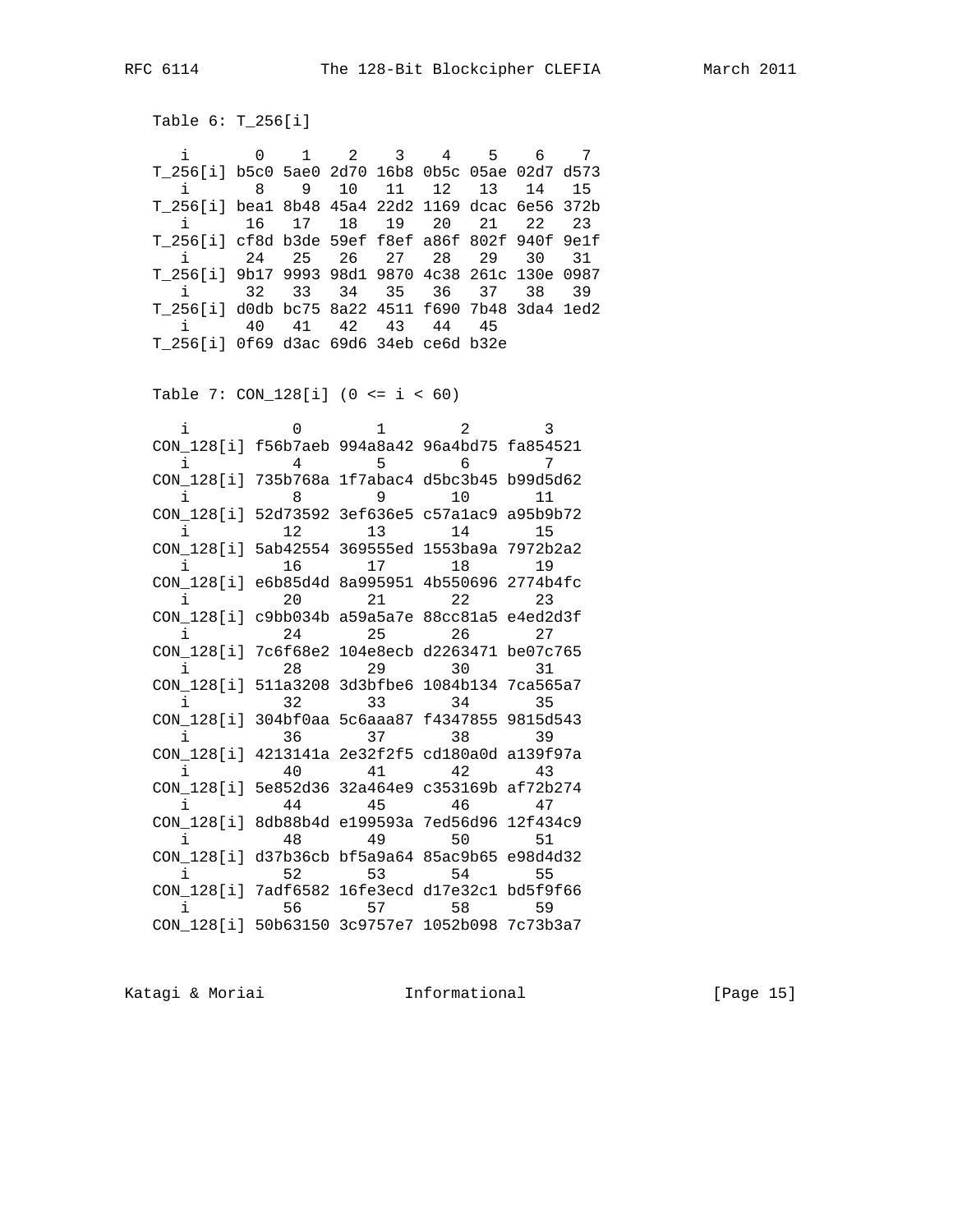|                                                     | 0  | 1                                   | 2               | 3        |
|-----------------------------------------------------|----|-------------------------------------|-----------------|----------|
| CON_192[i] c6d61d91 aaf73771 5b6226f8 374383ec      |    |                                     |                 |          |
| i                                                   | 4  | 5                                   | 6               | 7        |
| CON_192[i] 15b8bb4c 799959a2 32d5f596 5ef43485      |    |                                     |                 |          |
|                                                     | 8  | 9                                   | 10 <sup>°</sup> | 11       |
| CON_192[i] f57b7acb 995a9a42 96acbd65 fa8d4d21      |    |                                     |                 |          |
|                                                     | 12 | 13                                  | 14              | 15       |
| CON_192[i] 735f7682 1f7ebec4 d5be3b41 b99f5f62      |    |                                     |                 |          |
|                                                     | 16 | 17                                  | 18              | 19       |
| CON_192[i] 52d63590 3ef737e5 1162b2f8 7d4383a6      |    |                                     |                 |          |
|                                                     | 20 | 21                                  | 22              | 23       |
| CON_192[i] 30b8f14c 5c995987 2055d096 4c74b497      |    |                                     |                 |          |
| i                                                   | 24 | 25                                  | 26 30           | 27       |
| CON 192[i] fc3b684b 901ada4b 920cb425 fe2ded25      |    |                                     |                 |          |
|                                                     | 28 | 29                                  | 30              | 31       |
| CON 192[i] 710f7222 1d2eeec6 d4963911 b8b77763      |    |                                     |                 |          |
|                                                     | 32 | 33                                  | 34              | 35       |
| CON 192[i] 524234b8 3e63a3e5 1128b26c 7d09c9a6      |    |                                     |                 |          |
|                                                     | 36 | 37                                  | 38              | 39       |
| CON_192[i]                                          |    | 309df106 5cbc7c87 f45f7883 987ebe43 |                 |          |
|                                                     | 40 | 41                                  | 42              | 43       |
| CON_192[i] 963ebc41 falfdf21 73167610               |    |                                     |                 | 1f37f7c4 |
| i.                                                  | 44 | 45                                  | 46              | 47       |
| CON 192[i] 01829338 6da363b6 38c8e1ac 54e9298f      |    |                                     |                 |          |
|                                                     | 48 | 49                                  | 50              | 51       |
| CON 192[i]                                          |    | 246dd8e6 484c8c93 fe276c73 9206c649 |                 |          |
|                                                     | 52 | 53                                  | 54              | 55       |
| CON 192[i] 9302b639 ff23e324 7188732c 1da969c6      | 56 | 57                                  |                 |          |
| i<br>CON_192[i] 00cd91a6 6cec2cb7 ec7748d3 8056965b |    |                                     | 58              | 59       |
| i.                                                  | 60 | 61                                  | 62              | 63       |
| CON_192[i] 9a2aa469 f60bcb2d 751c7a04 193dfdc2      |    |                                     |                 |          |
| i                                                   | 64 | 65                                  | 66 —            | 67       |
| CON 192[i]                                          |    | 02879532 6ea666b5 ed524a99          |                 | 8173b35a |
|                                                     | 68 | 69                                  | 70              | 71       |
| CON 192[i] 4ea00d7c 228141f9 1f59ae8e               |    |                                     |                 | 7378b8a8 |
|                                                     | 72 | 73                                  | 74              | 75       |
| CON_192[i] e3bd5747 8f9c5c54 9dcfaba3 f1ee2e2a      |    |                                     |                 |          |
|                                                     | 76 | 77                                  | 78              | 79       |
| CON_192[i] a2f6d5d1 ced71715 697242d8 055393de      |    |                                     |                 |          |
| i                                                   | 80 | 81                                  | 82              | 83       |
| CON_192[i] 0cb0895c 609151bb 3e51ec9e 5270b089      |    |                                     |                 |          |

Katagi & Moriai **Informational** [Page 16]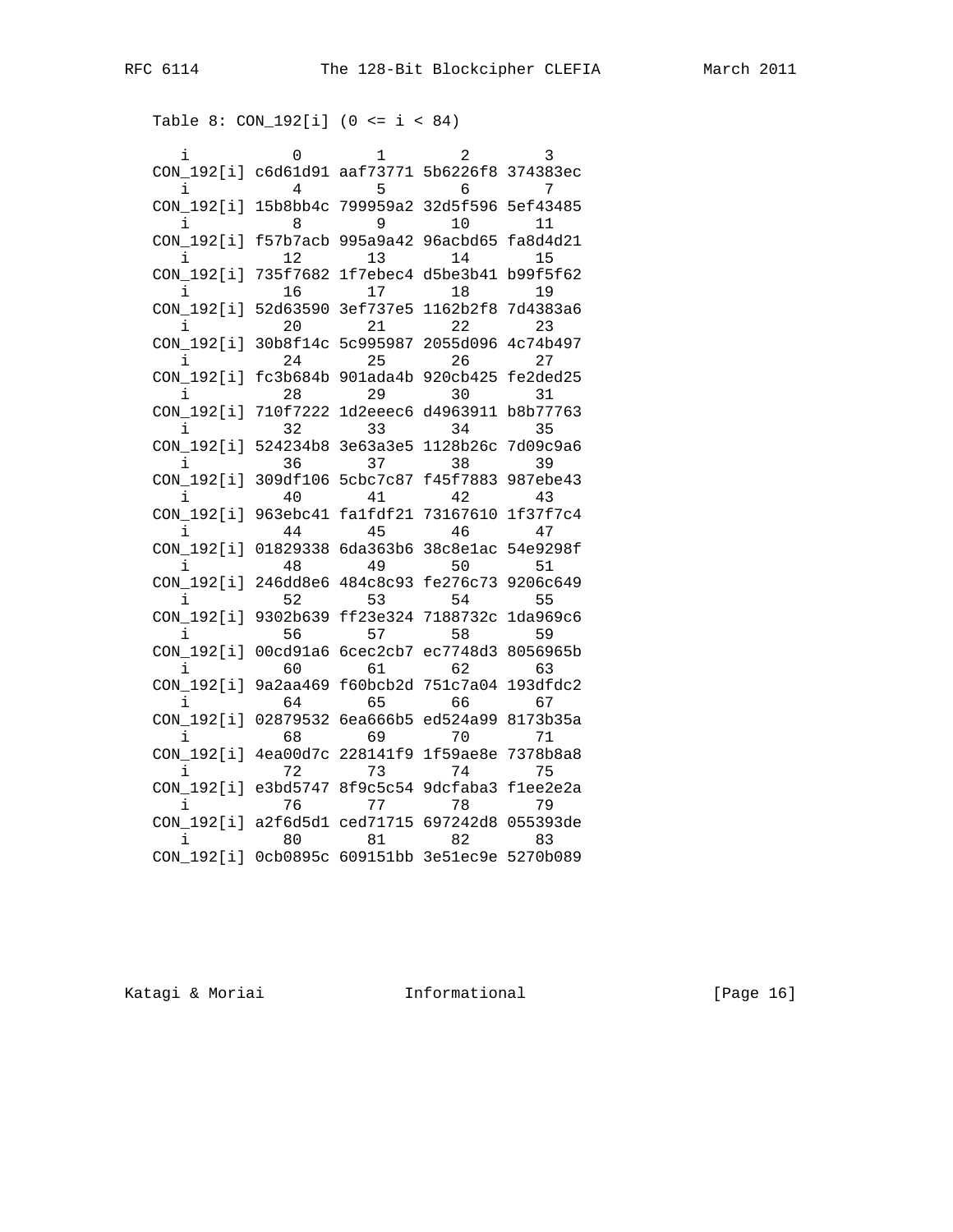```
 Table 9: CON_256[i] (0 <= i < 92)
```

| i          | 0              | 1                          | 2                                   | 3        |
|------------|----------------|----------------------------|-------------------------------------|----------|
| CON 256[i] |                |                            | 0221947e 6e00c0b5 ed014a3f          | 8120e05a |
| i          | 4              | 5                          | 6                                   | 7        |
| CON 256[i] | 9a91a51f       |                            | f6b0702d a159d28f                   | cd78b816 |
|            | 8              | 9                          | 10                                  | 11       |
| CON 256[i] |                |                            | bcbde947 d09c5c0b b24ff4a3 de6eae05 |          |
| i          | 12             | 13                         | 14                                  | 15       |
| CON 256[i] | b536fa51       | d917d702                   | 62925518                            | 0eb373d5 |
|            | 16             | 17                         | 18                                  | 19       |
| CON_256[i] | 094082bc       | 6561a1be                   | 3ca9e96e                            | 5088488b |
|            | 20             | 21                         | 22                                  | 23       |
| CON_256[i] | f24574b7       |                            | 9e64a445 9533ba5b f912d222          |          |
| i          | 24             | 25                         | 26                                  | 27       |
| CON 256[i] |                |                            | a688dd2d caa96911 6b4d46a6          | 076cacdc |
|            | 28             | 29                         | 30                                  | 31       |
| CON_256[i] |                | d9b72353 b596566e 80ca91a9 |                                     | eceb2b37 |
|            | 32             | 33                         | 34                                  | 35       |
| CON 256[i] | 786c60e4       | 144d8dcf                   | 043f9842                            | 681edeb3 |
| i          | 36             | 37                         | 38                                  | 39       |
| CON 256[i] | ee0e4c21       |                            | 822fef59 4f0e0e20                   | 232feff8 |
|            | 40             | 41                         | 42                                  | 43       |
| CON 256[i] | 1f8eaf20       |                            | 73af6fa8 37ceffa0                   | 5bef2f80 |
| i          | 44             | 45                         | 46                                  | 47       |
| CON 256[i] | 23eed7e0       | 4fcf0f94                   | 29fec3c0                            | 45df1f9e |
| i          | 48             | 49                         | 50                                  | 51       |
| CON 256[i] | 2cf6c9d0       | 40d7179b                   | 2e72ccd8                            | 42539399 |
|            | 52             | 53                         | 54                                  | 55       |
| CON 256[i] | 2f30ce5c       | 4311d198                   | 2f91cf1e 43b07098                   |          |
| i.         | 56             | 57                         | 58                                  | 59       |
| CON 256[i] | fbd9678f       |                            | 97f8384c 91fdb3c7                   | fddc1c26 |
| i          | 60             | 61                         | 62                                  | 63       |
| CON 256[i] | a4efd9e3       | c8ce0e13                   | be66ecf1                            | d2478709 |
|            | 64             | 65                         | 66                                  | 67       |
| CON 256[i] | 673a5e48       |                            | 0b1bdbd0 0b948714                   | 67b575bc |
| i          | 68             | 69                         | 70                                  | 71       |
| CON 256[i] | 3dc3ebba       |                            | 51e2228a f2f075dd 9ed11145          |          |
|            | 72             | 73                         | 74                                  | 75       |
| CON 256[i] | 417112de       | 2d5090f6                   | cca9096f                            | a088487b |
|            | 76             | 77                         | 78                                  | 79       |
| CON 256[i] | 8a4584b7       |                            | e664a43d a933c25b                   | c512d21e |
| i          | 80             | 81                         | 82                                  | 83       |
| CON 256[i] |                | b888e12d d4a9690f          | 644d58a6                            | 086cacd3 |
|            | 84             | 85                         | 86                                  | 87       |
| CON_256[i] |                |                            | de372c53 b216d669 830a9629 ef2beb34 |          |
|            | 88<br>798c6324 | 89                         | 90                                  | 91       |
| CON_256[i] |                | 15ad6dce 04cf99a2          |                                     | 68ee2eb3 |

Katagi & Moriai **Informational** [Page 17]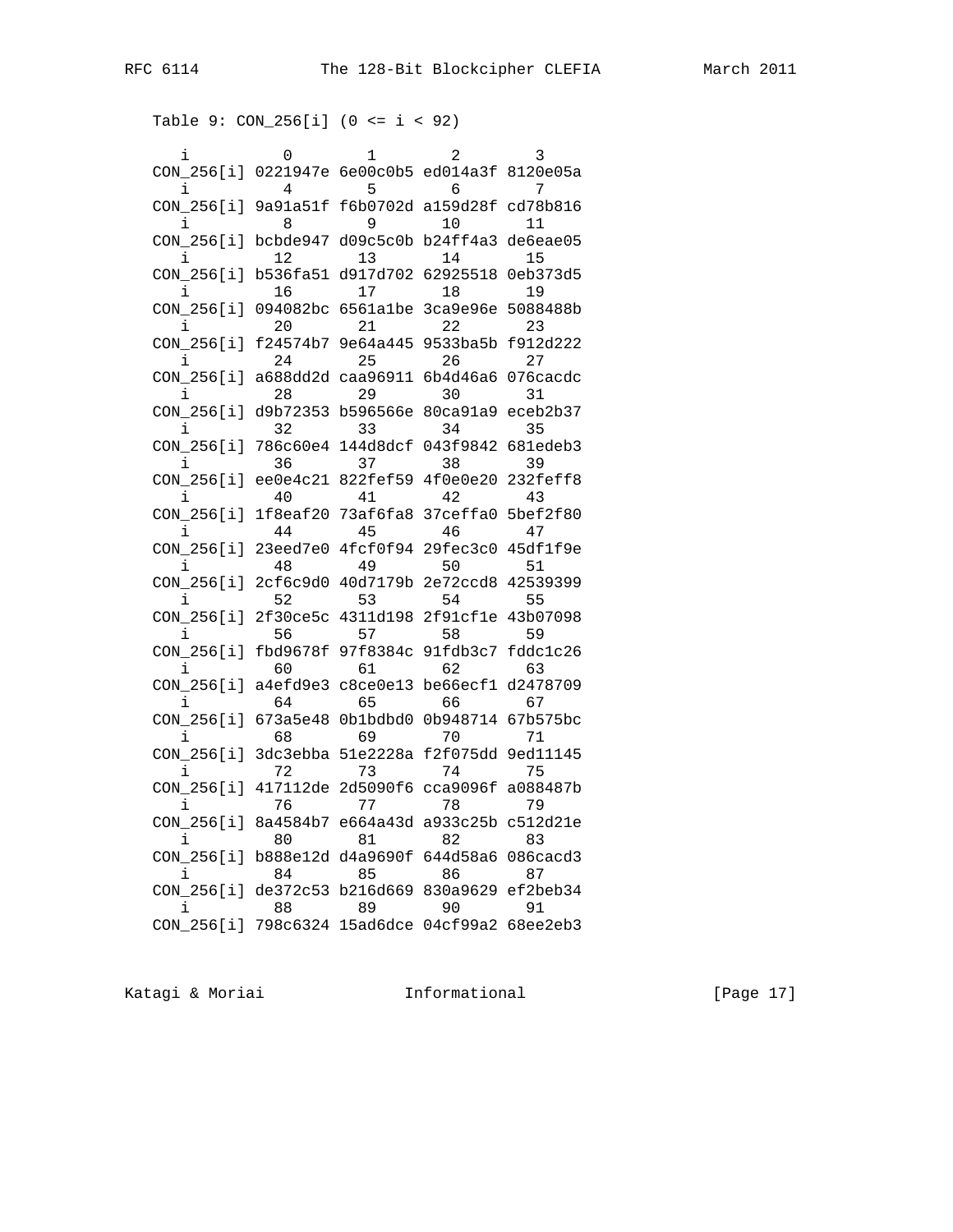7. Security Considerations

 The security of CLEFIA has been scrutinized in the public community, but no security weaknesses have been found for full-round CLEFIA to date, neither by the designers nor by independent cryptographers. Security evaluation by the designers is described in [CLEFIA3], and a list of published cryptanalysis results by external cryptographers is available from http://www.sony.net/Products/cryptography/clefia/technical/ related\_material.html.

- 8. Informative References
	- [CLEFIA1] The 128-bit Blockcipher CLEFIA Algorithm Specification, Revision 1.0, June 1, 2007, Sony Corporation, http://www.sony.net/Products/cryptography/clefia/ technical/data/clefia-spec-1.0.pdf.
	- [CLEFIA2] The 128-bit blockcipher CLEFIA Design Rationale, Revision 1.0, June 1, 2007, Sony Corporation, http://www.sony.net/Products/cryptography/clefia/ technical/data/clefia-design-1.0.pdf.
	- [CLEFIA3] The 128-bit blockcipher CLEFIA Security and Performance Evaluations, Revision 1.0, June 1, 2007, Sony Corporation, http://www.sony.net/Products/cryptography/clefia/ technical/data/clefia-eval-1.0.pdf.
	- [CRYPTREC] Cryptography Research and Evaluation Committees, http://www.cryptrec.go.jp/.
	- [FIPS-197] National Institute of Standards and Technology, "Advanced Encryption Standard (AES)", FIPS 197, November 2001, http://csrc.nist.gov/publications/fips/fips197/ fips-197.pdf.
	- [FSE07] Shirai, T., Shibutani, K., Akishita, T., Moriai, S., and T. Iwata, "The 128-bit Blockcipher CLEFIA", proceedings of Fast Software Encryption 2007 - FSE 2007, LNCS 4593, pp. 181-195, Springer-Verlag, 2007.

[ISO29192-2]

 ISO/IEC 29192-2, "Information technology - Security techniques - Lightweight cryptography - Part 2: Block ciphers", http://www.iso.org/iso/iso\_catalogue/ catalogue\_tc/catalogue\_detail.htm?csnumber=56552.

Katagi & Moriai **Informational** [Page 18]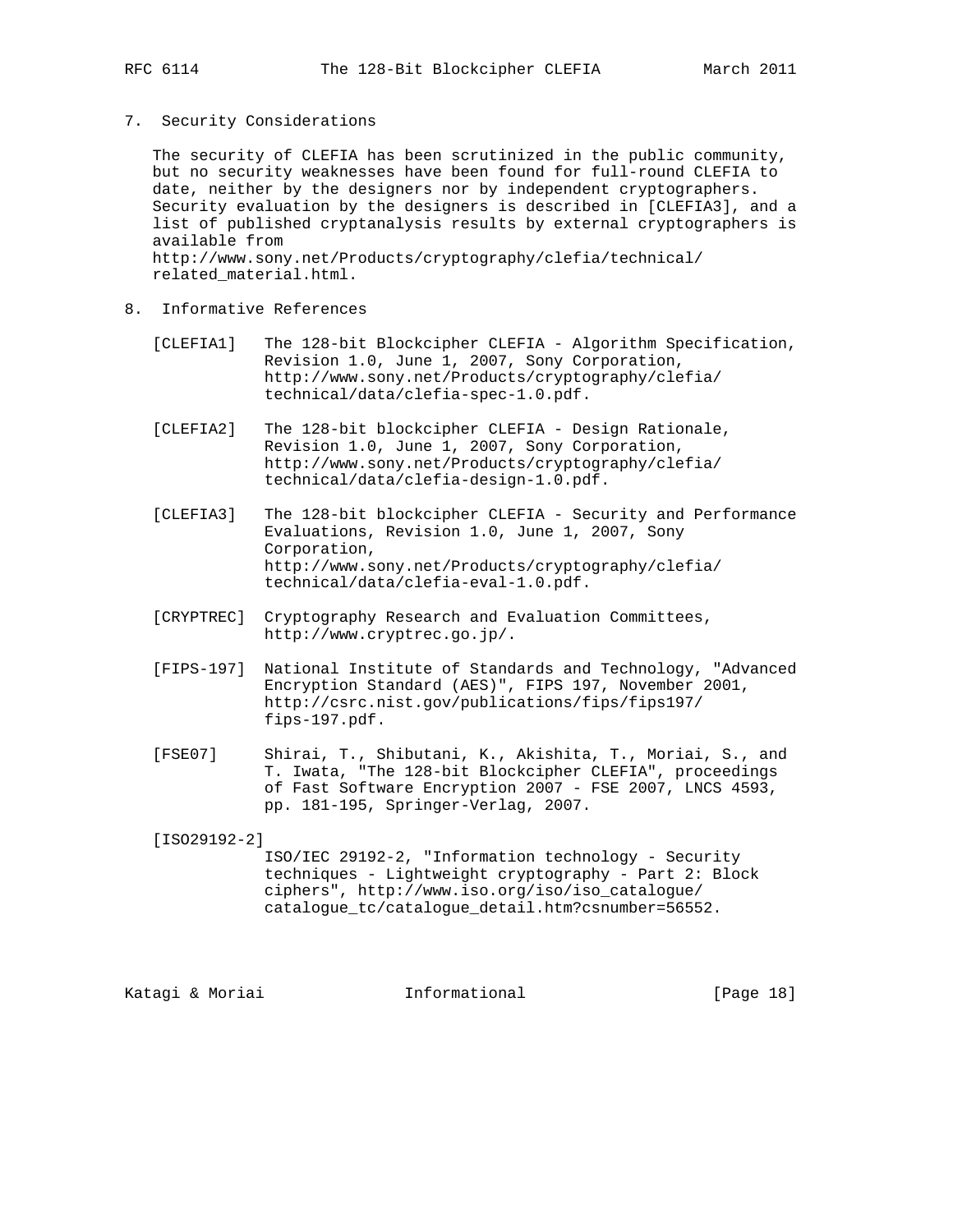Appendix A. Test Vectors

 In this appendix, we give test vectors of CLEFIA for each key length. The data are expressed in hexadecimal form. For the intermediate values of these vectors, refer to Appendix B.

128-bit key:

 key ffeeddcc bbaa9988 77665544 33221100 plaintext 00010203 04050607 08090a0b 0c0d0e0f ciphertext de2bf2fd 9b74aacd f1298555 459494fd

192-bit key:

 key ffeeddcc bbaa9988 77665544 33221100 f0e0d0c0 b0a09080 plaintext 00010203 04050607 08090a0b 0c0d0e0f ciphertext e2482f64 9f028dc4 80dda184 fde181ad

256-bit key:

 key ffeeddcc bbaa9988 77665544 33221100 f0e0d0c0 b0a09080 70605040 30201000 plaintext 00010203 04050607 08090a0b 0c0d0e0f ciphertext a1397814 289de80c 10da46d1 fa48b38a

Appendix B. Test Vectors (Intermediate Values)

128-bit key:

| key                                                                                                                                             | ffeeddcc bbaa9988 77665544 33221100                                                                                                                                                                                                                                           |
|-------------------------------------------------------------------------------------------------------------------------------------------------|-------------------------------------------------------------------------------------------------------------------------------------------------------------------------------------------------------------------------------------------------------------------------------|
| plaintext                                                                                                                                       | 00010203 04050607 08090a0b 0c0d0e0f                                                                                                                                                                                                                                           |
| ciphertext                                                                                                                                      | de2bf2fd 9b74aacd f1298555 459494fd                                                                                                                                                                                                                                           |
| т.                                                                                                                                              | 8f89a61b 9db9d0f3 93e65627 da0d027e                                                                                                                                                                                                                                           |
| $WK_{0,1,2,3}$<br>$RK_{0,1,2,3}$<br>$RK_{4,5,6,7}$<br>$RK_{8,9,10,11}$<br>$RK_{12,13,14,15}$<br>$RK_{16,17,18,19}$<br>$RK_{8}$ {20, 21, 22, 23} | ffeeddcc bbaa9988 77665544 33221100<br>f3e6cef9 8df75e38 41c06256 640ac51b<br>6a27e20a 5a791b90 e8c528dc 00336ea3<br>59cd17c4 28565583 312a37cc c08abd77<br>7e8e7eec 8be7e949 d3f463d6 a0aad6aa<br>e75eb039 0d657eb9 018002e2 9117d009<br>9f98dlle babee8cf b0369efa d3aaef0d |
| $RK_{8}$ {24, 25, 26, 27}                                                                                                                       | 3438f93b f9cea4a0 68df9029 b869b4a7                                                                                                                                                                                                                                           |
| $RK_{8,29,30,31}$                                                                                                                               | 24d6406d e74bc550 41c28193 16de4795                                                                                                                                                                                                                                           |
| $RK_{8}$ {32, 33, 34, 35}                                                                                                                       | a34a20f5 33265d14 b19d0554 5142f434                                                                                                                                                                                                                                           |

Katagi & Moriai **Informational** [Page 19]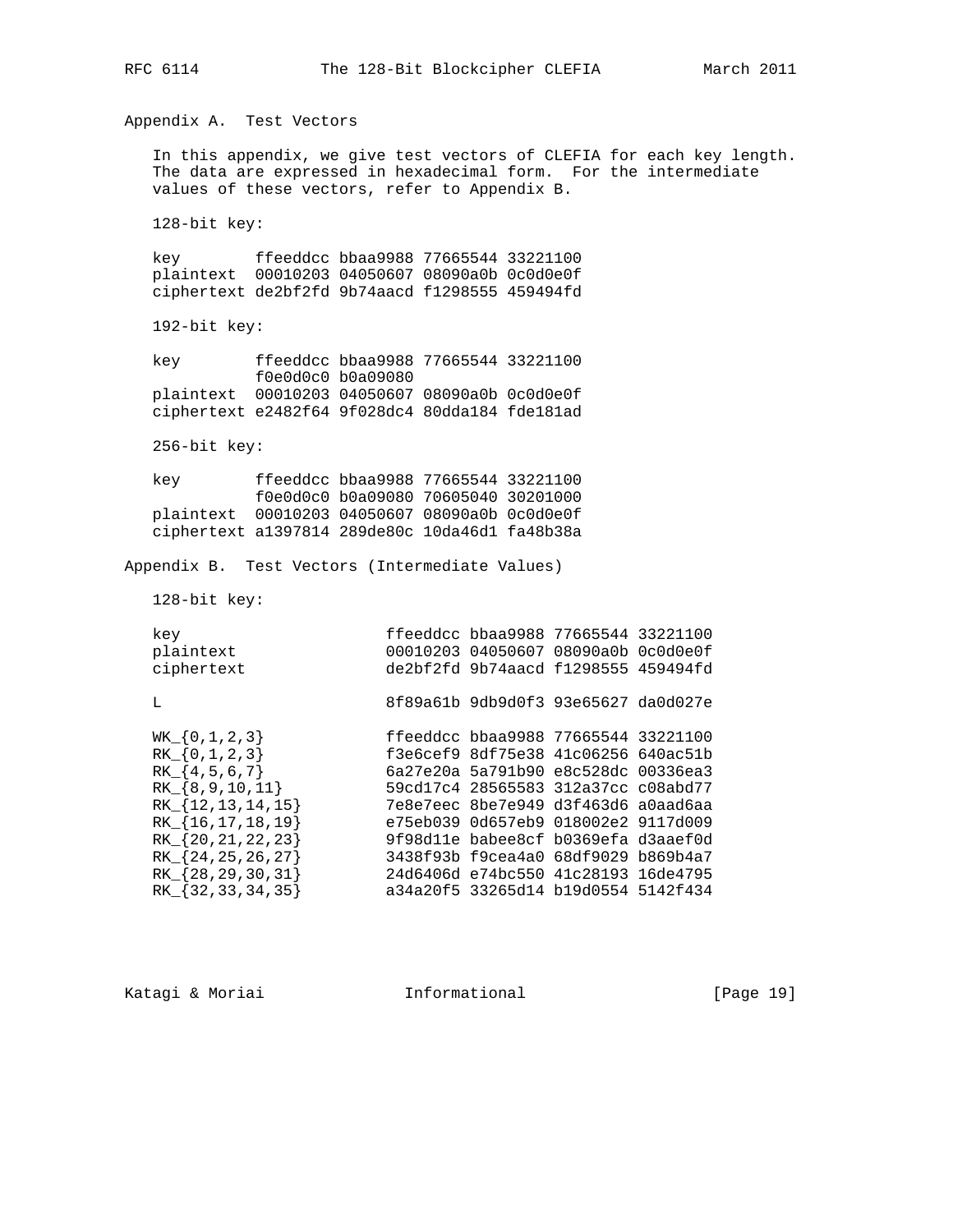| plaintext<br>initial whitening key<br>after whitening |                                                                              |       |                                                                | ffeeddcc |                                                                                                       | 00010203 04050607 08090a0b 0c0d0e0f<br>bbaa9988 |
|-------------------------------------------------------|------------------------------------------------------------------------------|-------|----------------------------------------------------------------|----------|-------------------------------------------------------------------------------------------------------|-------------------------------------------------|
|                                                       |                                                                              |       |                                                                |          | 00010203 fbebdbcb 08090a0b b7a79787                                                                   |                                                 |
| Round                                                 | 1<br>F-function<br>input<br>round key<br>after key add<br>after S<br>after M | input | F0<br>00010203<br>f3e6cef9<br>f3e7ccfa<br>290246e1<br>547a3193 |          | 00010203 fbebdbcb 08090a0b b7a79787<br>F1<br>08090a0b<br>8df75e38<br>85fe5433<br>777de8e8<br>abf12070 |                                                 |
| Round                                                 | 2<br>F-function<br>input<br>round key<br>after key add<br>after S<br>after M | input | F0<br>af91ea58<br>41c06256<br>ee51880e<br>cb5d2b0c<br>f51cebb3 |          | af91ea58 08090a0b 1c56b7f7 00010203<br>F1<br>1c56b7f7<br>640ac51b<br>785c72ec<br>63a5edd2<br>82dfe347 |                                                 |
| Round                                                 | 3<br>F-function<br>input<br>round key<br>after key add<br>after S<br>after M | input | F0<br>fd15e1b8<br>6a27e20a<br>973203b2<br>c2c7c6c2<br>d8dfd8de |          | fd15e1b8 1c56b7f7 82dee144 af91ea58<br>F1<br>82dee144<br>5a791b90<br>d8a7fad4<br>be59e10d<br>e15ea81c |                                                 |
| Round                                                 | 4<br>F-function<br>input<br>round key<br>after key add<br>after S<br>after M | input | F0<br>c4896f29<br>e8c528dc<br>2c4c47f5<br>9da4dafc<br>b5b28e96 |          | c4896f29 82dee144 4ecf4244 fd15e1b8<br>F1<br>4ecf4244<br>00336ea3<br>4efc2ce7<br>43bce638<br>b65c519a |                                                 |
| Round                                                 | 5<br>F-function<br>input<br>round key<br>after key add<br>after S<br>after M | input | F0<br>376c6fd2<br>59cd17c4<br>6ea17816<br>f26ad3e5<br>29f08afd |          | 376c6fd2 4ecf4244 4b49b022 c4896f29<br>F1<br>4b49b022<br>28565583<br>631fe5a1<br>62af9f1b<br>be01d127 |                                                 |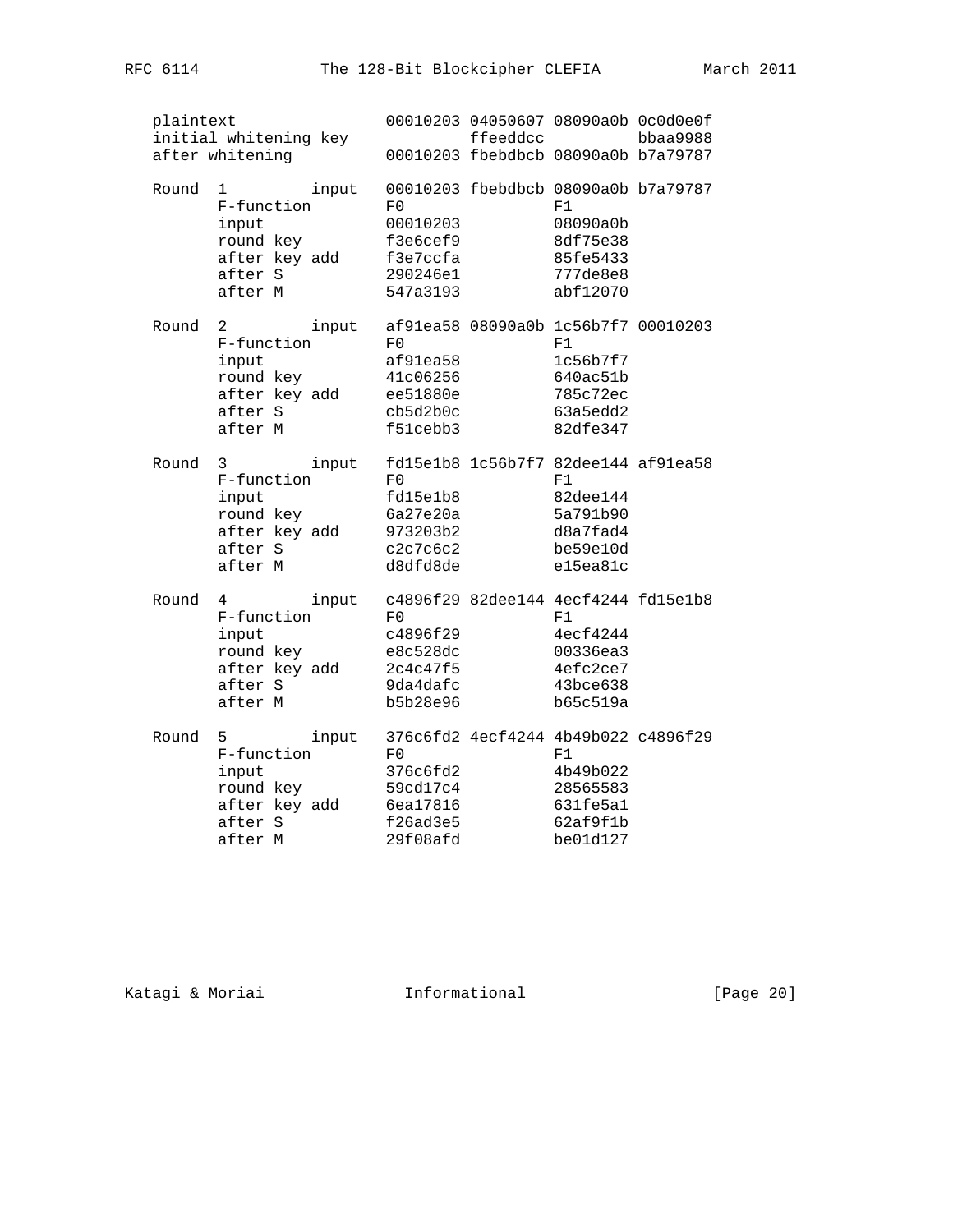| Round    | 6<br>F-function<br>input<br>round key<br>after key add<br>after S<br>after M     | input | F0<br>673fc8b9<br>312a37cc<br>5615ff75<br>b39c8e58<br>5999a79e | 673fc8b9 4b49b022 7a88be0e 376c6fd2<br>F1<br>7a88be0e<br>c08abd77<br>ba020379<br>2dd1e9a2<br>0429b329 |  |
|----------|----------------------------------------------------------------------------------|-------|----------------------------------------------------------------|-------------------------------------------------------------------------------------------------------|--|
| Round    | 7<br>F-function<br>input<br>round key<br>after key add<br>after S<br>after M     | input | F0<br>12d017bc<br>7e8e7eec<br>6c5e6950<br>8b737025<br>6ed11b09 | 12d017bc 7a88be0e 3345dcfb 673fc8b9<br>F1<br>3345dcfb<br>8be7e949<br>b8a235b2<br>67a08eba<br>dfd3cd32 |  |
| Round    | 8 — 1<br>F-function<br>input<br>round key<br>after key add<br>after S<br>after M | input | F0<br>1459a507<br>d3f463d6<br>c7adc6d1<br>e7ee5a5f<br>8c9d011c | 1459a507 3345dcfb b8ec058b 12d017bc<br>F1<br>b8ec058b<br>a0aad6aa<br>1846d321<br>9e97f1a1<br>93684eec |  |
| Round    | 9<br>F-function<br>input<br>round key<br>after key add<br>after S<br>after M     | input | F0<br>bfd8dde7<br>e75eb039<br>58866dde<br>4e821daf<br>e6d6501e | bfd8dde7 b8ec058b 81b85950 1459a507<br>F1<br>81b85950<br>0d657eb9<br>8cdd27e9<br>59c56044<br>6d5839b4 |  |
| Round 10 | F-function<br>input<br>round key<br>after key add<br>after S<br>after M          | input | F0<br>5e3a5595<br>018002e2<br>5fba5777<br>612d8f7b<br>3a1b0e97 | 5e3a5595 81b85950 79019cb3 bfd8dde7<br>F1<br>79019cb3<br>9117d009<br>e8164cba<br>0185a49c<br>b9b479c8 |  |
| Round 11 | F-function<br>input<br>round key<br>after key add<br>after S<br>after M          | input | F0<br>bba357c7<br>9f98d11e<br>243b86d9<br>f70f1144<br>28974052 | bba357c7 79019cb3 066ca42f 5e3a5595<br>F1<br>066ca42f<br>babee8cf<br>bcd24ce0<br>cb72a481<br>4a6700b1 |  |

Katagi & Moriai **Informational** [Page 21]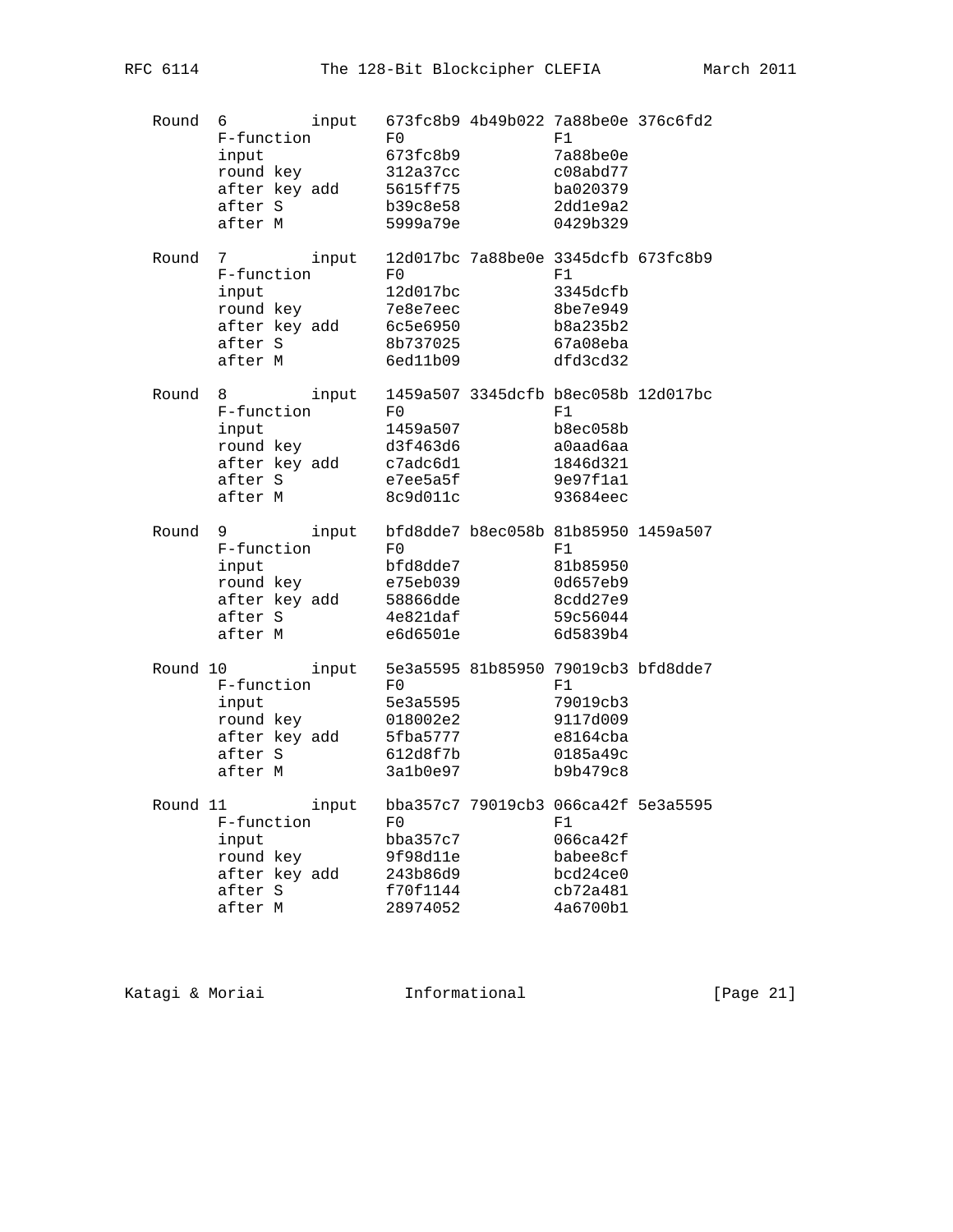| Round 12 | F-function<br>input<br>round key<br>after key add<br>after S<br>after M             | input | F0<br>5196dce1<br>b0369efa<br>e1a0421b<br>6f7efd4f<br>ffb5db32          | 5196dce1 066ca42f 145d5524 bba357c7<br>F1<br>145d5524<br>d3aaef0d<br>c7f7ba29<br>72642dce<br>907d3820       |                                     |
|----------|-------------------------------------------------------------------------------------|-------|-------------------------------------------------------------------------|-------------------------------------------------------------------------------------------------------------|-------------------------------------|
|          | Round 13<br>F-function<br>input<br>round key<br>after key add<br>after S<br>after M | input | ru<br>f9d97f1d<br>3438f93b<br>cde18626<br>3f751141<br>0a744c28          | f9d97f1d 145d5524 2bde6fe7 5196dce1<br>F1<br>2bde6fe7<br>f9cea4a0<br>d210cb47<br>ab28e0da<br>1c3e38a3       |                                     |
|          | Round 14<br>F-function<br>input<br>round key<br>after key add<br>after S<br>after M | input | F0<br>1e29190c<br>68df9029<br>76f68925<br>fe6db7e7<br>aaa2c803          | F1<br>4da8e442<br>b869b4a7<br>f5c150e5<br>fc0c25f6<br>c4315b8d                                              | 1e29190c 2bde6fe7 4da8e442 f9d97f1d |
|          | Round 15<br>F-function<br>input<br>round key<br>after key add<br>after S<br>after M | input | $_{\rm F0}$<br>817ca7e4<br>24d6406d<br>a5aae789<br>8d233818<br>7bd4cced | 817ca7e4 4da8e442 3de82490 1e29190c<br>F1<br>3de82490<br>e74bc550<br>daa3e1c0<br>2904757b<br>eac2f0fb       |                                     |
|          | Round 16<br>F-function<br>input<br>round key<br>after key add<br>after S<br>after M | input | F0.<br>367c28af<br>41c28193<br>77bea93c<br>7c4a935b<br>598e6940         | 367c28af 3de82490 f4ebe9f7 817ca7e4<br>F1<br>f4ebe9f7<br>16de4795<br>e235ae62<br>669b8953<br>c119609f       |                                     |
|          | Round 17<br>F-function<br>input<br>round key<br>after key add<br>after S<br>after M |       | F0<br>64664dd0<br>a34a20f5<br>c72c6d25<br>e7e61de7<br>2ac01b0a          | input 64664dd0 f4ebe9f7 4065c77b 367c28af<br>F1<br>4065c77b<br>33265d14<br>73439a6f<br>788c85b4<br>c755adfa |                                     |

Katagi & Moriai **Informational** [Page 22]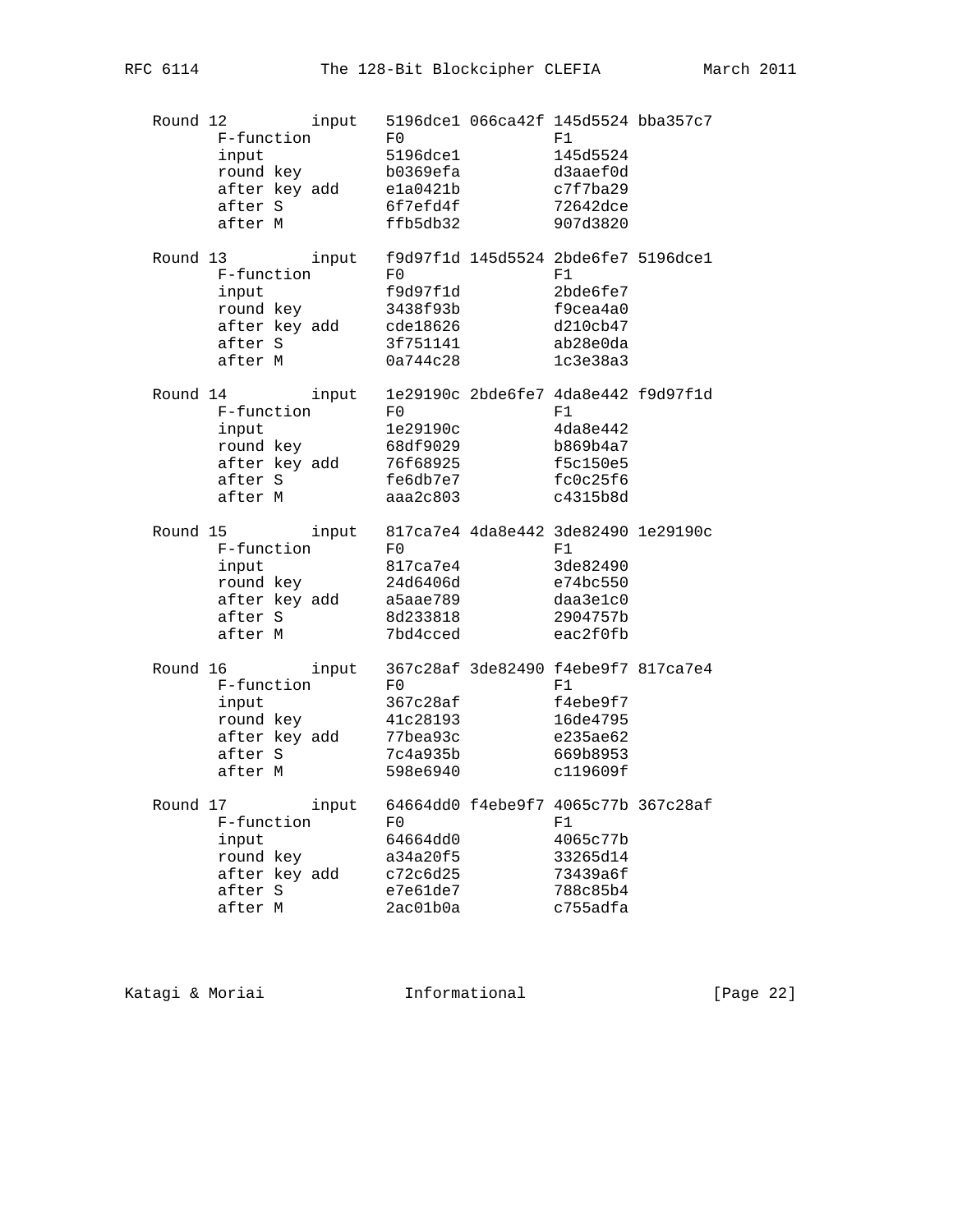| Round 18                                                       | F-function<br>input<br>round key<br>after key add<br>after S<br>after M                                                                                                                                     | input | F0<br>de2bf2fd<br>b19d0554<br>6fb6f7a9<br>b44d648c<br>ac7738f2 | de2bf2fd 4065c77b f1298555 64664dd0                                                                                                                                                                                                                                                                                                                                                                                                                                                                                                                            | F1<br>f1298555<br>5142f434<br>a06b7161<br>7e99ea2a<br>12d0c82d |          |
|----------------------------------------------------------------|-------------------------------------------------------------------------------------------------------------------------------------------------------------------------------------------------------------|-------|----------------------------------------------------------------|----------------------------------------------------------------------------------------------------------------------------------------------------------------------------------------------------------------------------------------------------------------------------------------------------------------------------------------------------------------------------------------------------------------------------------------------------------------------------------------------------------------------------------------------------------------|----------------------------------------------------------------|----------|
| output<br>ciphertext                                           | final whitening key<br>after whitening                                                                                                                                                                      |       |                                                                | de2bf2fd ec12ff89 f1298555 76b685fd<br>77665544<br>de2bf2fd 9b74aacd f1298555 459494fd<br>de2bf2fd 9b74aacd f1298555 459494fd                                                                                                                                                                                                                                                                                                                                                                                                                                  |                                                                | 33221100 |
| 192-bit key:                                                   |                                                                                                                                                                                                             |       |                                                                |                                                                                                                                                                                                                                                                                                                                                                                                                                                                                                                                                                |                                                                |          |
| key<br>plaintext<br>ciphertext                                 |                                                                                                                                                                                                             |       |                                                                | ffeeddcc bbaa9988 77665544 33221100<br>f0e0d0c0 b0a09080<br>00010203 04050607 08090a0b 0c0d0e0f<br>e2482f64 9f028dc4 80dda184 fde181ad                                                                                                                                                                                                                                                                                                                                                                                                                         |                                                                |          |
| LL<br>LR<br>$WK_{0,1,2,3}$<br>$RK_{0,1,2,3}$<br>$RK_{4,5,6,7}$ | RK_{8,9,10,11}<br>$RK_{12,13,14,15}$<br>$RK_{16,17,18,19}$<br>RK_{20, 21, 22, 23}<br>$RK_{8}$ {24, 25, 26, 27}<br>$RK_{28,29,30,31}$<br>RK { 32, 33, 34, 35 }<br>RK [36, 37, 38, 39}<br>$RK_{840,41,42,43}$ |       |                                                                | db05415a 800082db 7cb8186c d788c5f3<br>lca9b2e1 b4606829 c92dd35e 2258a432<br>0f0e0d0c 0b0a0908 77777777 77777777<br>4d3bfd1b 7a1f5dfa 0fae6e7c c8bf3237<br>73c2eeb8 dd429ec5 e220b3af c9135e73<br>38c46a07 fc2ce4ba 370abf2d b05e627b<br>38351b2f 74bd6e1e 1b7c7dce 92cfc98e<br>509b31a6 4c5ad53c 6fc2ba33 e1e5c878<br>419a74b9 1dd79e0e 240a33d2 9dabfd09<br>6e3ff82a 74ac3ffd b9696e2e cc0b3a38<br>ed785cbd 9c077c13 04978d83 2ec058ba<br>4bbd5f6a 31fe8de8 b76da574 3a6fa8e7<br>521213ce 4f1f59d8 c13624f6 ee91f6a4<br>17f68fde f6c360a9 6288bc72 c0ad856b |                                                                |          |
| plaintext                                                      | initial whitening key<br>after whitening                                                                                                                                                                    |       |                                                                | 00010203 04050607 08090a0b 0c0d0e0f<br>0f0e0d0c<br>00010203 0b0b0b0b 08090a0b 07070707                                                                                                                                                                                                                                                                                                                                                                                                                                                                         |                                                                | 0b0a0908 |
| Round                                                          | 1<br>F-function<br>input<br>round key<br>after key add<br>after S<br>after M                                                                                                                                | input | F0<br>00010203<br>4d3bfd1b<br>4d3aff18<br>43c58e9e<br>b5021a3b | 00010203 0b0b0b0b 08090a0b 07070707                                                                                                                                                                                                                                                                                                                                                                                                                                                                                                                            | F1<br>08090a0b<br>7a1f5dfa<br>721657f1<br>ed85d736<br>c397f62b |          |

Katagi & Moriai **Informational** [Page 23]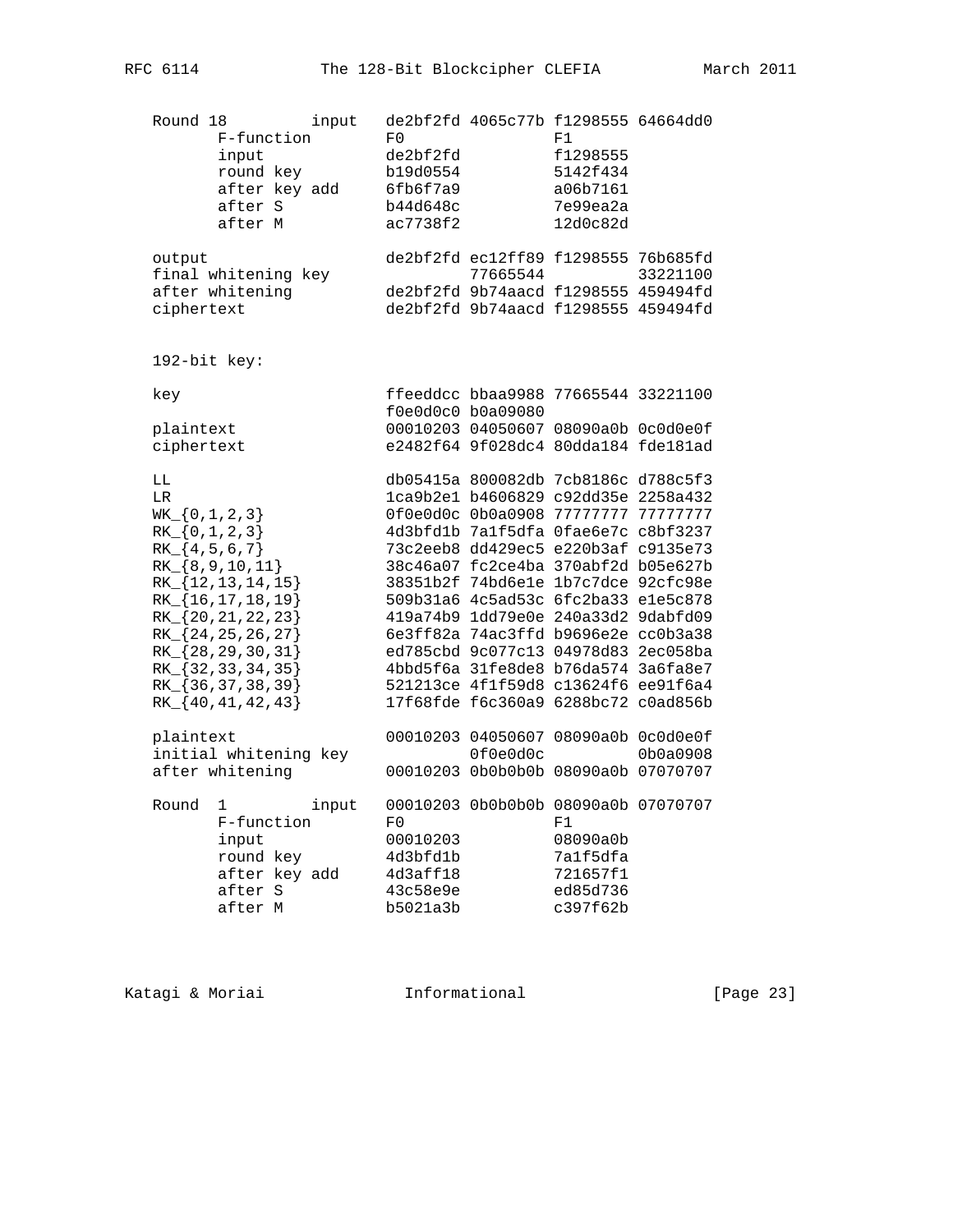| Round | 2<br>F-function<br>input<br>round key<br>after key add<br>after S<br>after M          | input | F0<br>be091130<br>Ofae6e7c<br>bla77f4c<br>f3d10ba4<br>9fba69c1 | be091130 08090a0b c490f12c 00010203<br>F1<br>c490f12c<br>c8bf3237<br>0c2fc31b<br>13d83a3d<br>6683cae3 |  |
|-------|---------------------------------------------------------------------------------------|-------|----------------------------------------------------------------|-------------------------------------------------------------------------------------------------------|--|
| Round | 3<br>F-function<br>input<br>round key<br>after key add<br>after S<br>after M          | input | F0<br>97b363ca<br>73c2eeb8<br>e4718d72<br>79ea66ed<br>61c21ea5 | 97b363ca c490f12c 6682c8e0 be091130<br>F1<br>6682c8e0<br>dd429ec5<br>bbc05625<br>f47b0d7a<br>120e06e2 |  |
| Round | $4\degree$<br>F-function<br>input<br>round key<br>after key add<br>after S<br>after M | input | F0<br>a552ef89<br>e220b3af<br>47725c26<br>daeda541<br>28a43c63 | a552ef89 6682c8e0 ac0717d2 97b363ca<br>F1<br>ac0717d2<br>c9135e73<br>651449a1<br>355c651b<br>cblab573 |  |
| Round | 5<br>F-function<br>input<br>round key<br>after key add<br>after S<br>after M          | input | F0<br>4e26f483<br>38c46a07<br>76e29e84<br>fe663e39<br>5ce7dafe | 4e26f483 ac0717d2 5ca9d6b9 a552ef89<br>F1<br>5ca9d6b9<br>fc2ce4ba<br>a0853203<br>7edcc7c6<br>ac7f4e3e |  |
| Round | 6<br>F-function<br>input<br>round key<br>after key add<br>after S<br>after M          | input | F0<br>f0e0cd2c<br>370abf2d<br>c7ea7201<br>e77f9fda<br>b9869270 | f0e0cd2c 5ca9d6b9 092da1b7 4e26f483<br>F1<br>092da1b7<br>b05e627b<br>b973c3cc<br>174a3a46<br>8fc7e089 |  |
| Round | 7<br>F-function<br>input<br>round key<br>after key add<br>after S<br>after M          | input | F0<br>e52f44c9<br>38351b2f<br>ddla5fe6<br>c5496150<br>33d8590f | e52f44c9 092da1b7 c1e1140a f0e0cd2c<br>F1<br>c1e1140a<br>74bd6e1e<br>b55c7a14<br>5aa5c15c<br>e62eb913 |  |

Katagi & Moriai **Informational** [Page 24]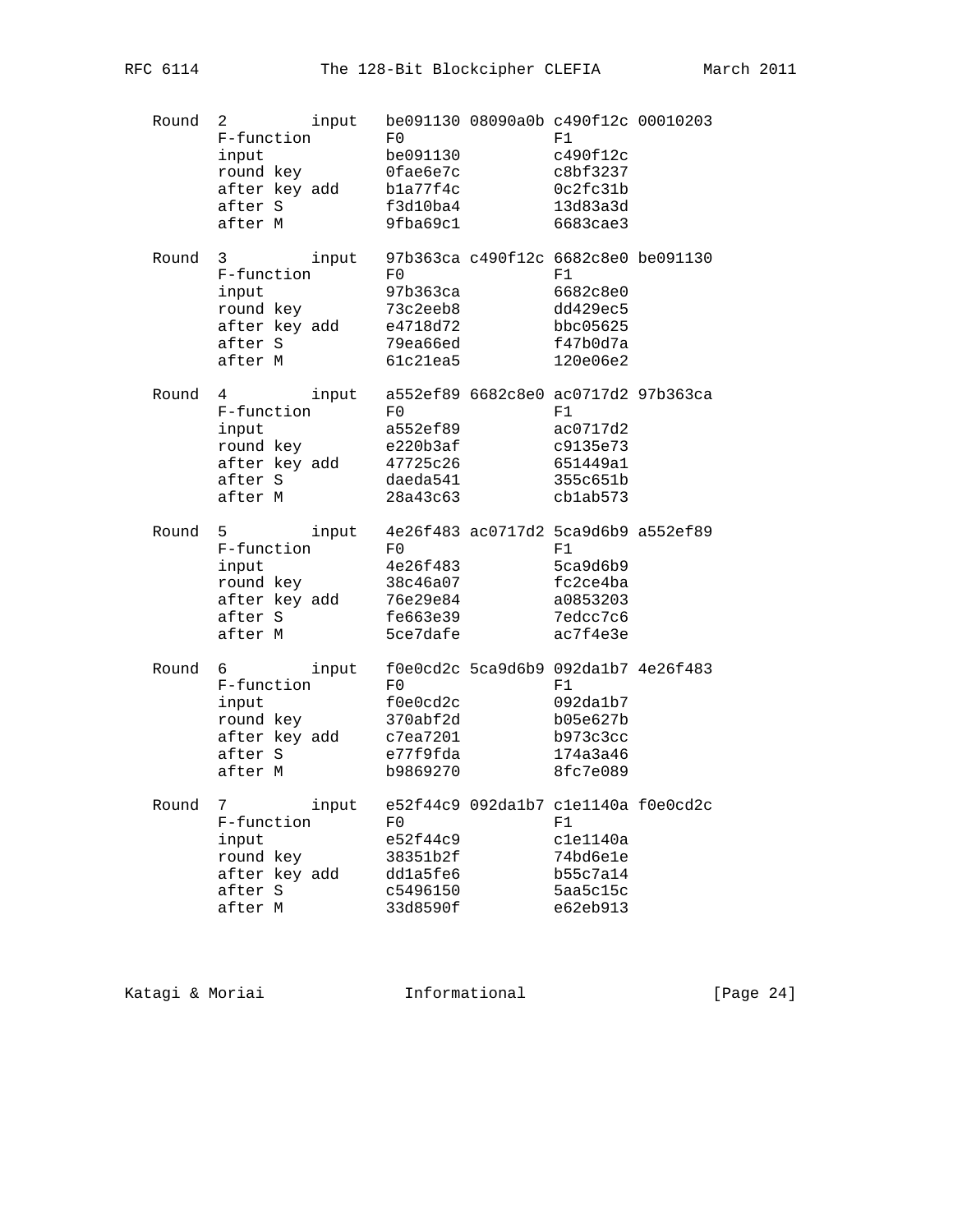| Round | 8<br>F-function<br>input<br>round key<br>after key add<br>after S<br>after M                              | input | F0<br>3af5f8b8<br>1b7c7dce<br>21898576<br>a118dc09<br>f091202d | 3af5f8b8 c1e1140a 16ce743f e52f44c9<br>F1<br>16ce743f<br>92cfc98e<br>8401bdb1<br>3949b1f3<br>04f9e827 |  |
|-------|-----------------------------------------------------------------------------------------------------------|-------|----------------------------------------------------------------|-------------------------------------------------------------------------------------------------------|--|
| Round | $9 \left( \frac{1}{2} \right)$<br>F-function<br>input<br>round key<br>after key add<br>after S<br>after M | input | F0<br>31703427<br>509b31a6<br>61eb0581<br>2a8d3304<br>f9639a90 | 31703427 16ce743f eld6acee 3af5f8b8<br>F1<br>eld6acee<br>4c5ad53c<br>ad8c79d2<br>eeffc072<br>8bebfe3d |  |
|       | Round 10<br>F-function<br>input<br>round key<br>after key add<br>after S<br>after M                       | input | F0<br>efadeeaf<br>6fc2ba33<br>806f549c<br>cd5eeb61<br>a100e35b | efadeeaf eld6acee bl1e0685 31703427<br>F1<br>b11e0685<br>e1e5c878<br>50fbcefd<br>25d7fe02<br>26a4e16d |  |
|       | Round 11<br>F-function<br>input<br>round key<br>after key add<br>after S<br>after M                       | input | F0<br>40d64fb5<br>419a74b9<br>014c3b0c<br>49a4c013<br>51c0208f | 40d64fb5 b11e0685 17d4d54a efadeeaf<br>F1<br>17d4d54a<br>1dd79e0e<br>0a034b44<br>b4c6c912<br>f1a2c339 |  |
|       | Round 12<br>F-function<br>input<br>round key<br>after key add<br>after S<br>after M                       | input | F0<br>e0de260a<br>240a33d2<br>c4d415d8<br>801beebe<br>8a9aef34 | e0de260a 17d4d54a 1e0f2d96 40d64fb5<br>F1<br>1e0f2d96<br>9dabfd09<br>83a4d09f<br>86b8f8ed<br>3e451646 |  |
|       | Round 13<br>F-function<br>input<br>round key<br>after key add<br>after S<br>after M                       | input | F0<br>9d4e3a7e<br>6e3ff82a<br>f371c254<br>29ea68e8<br>17524741 | 9d4e3a7e 1e0f2d96 7e9359f3 e0de260a<br>F1<br>7e9359f3<br>74ac3ffd<br>0a3f660e<br>b4f530a8<br>4b8c607e |  |

Katagi & Moriai **Informational** [Page 25]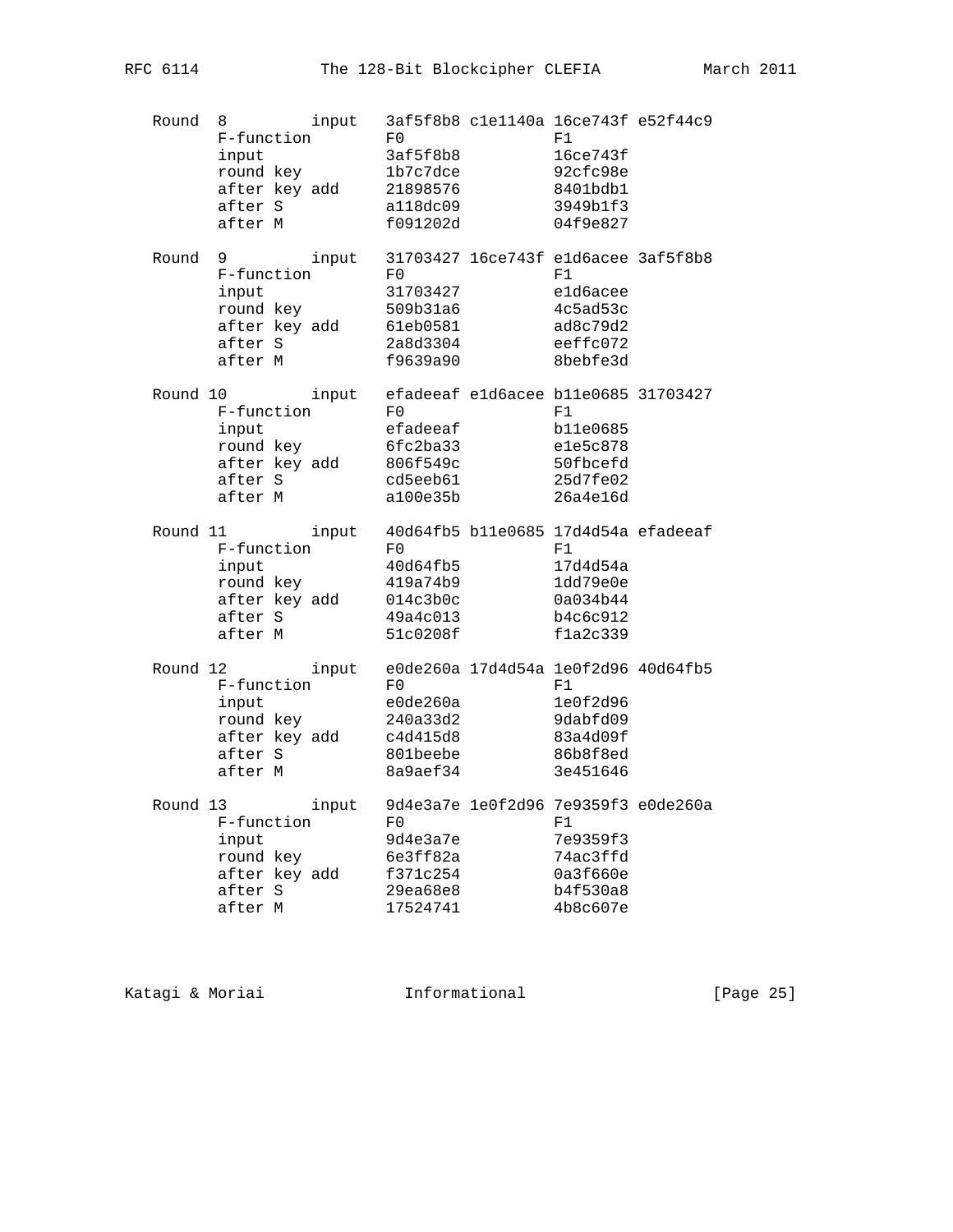| Round 14 | F-function<br>input<br>round key<br>after key add<br>after S<br>after M             | input | F0<br>095d6ad7<br>b9696e2e<br>b03404f9<br>152a2f03<br>f7ee818b | 095d6ad7 7e9359f3 ab524674 9d4e3a7e<br>F1<br>ab524674<br>cc0b3a38<br>67597c4c<br>52161e39<br>7902f3eb |  |
|----------|-------------------------------------------------------------------------------------|-------|----------------------------------------------------------------|-------------------------------------------------------------------------------------------------------|--|
|          | Round 15<br>F-function<br>input<br>round key<br>after key add<br>after S<br>after M | input | F0<br>897dd878<br>ed785cbd<br>640584c5<br>459d9e10<br>4034defc | 897dd878 ab524674 e44cc995 095d6ad7<br>F1<br>e44cc995<br>9c077c13<br>784bb586<br>636b5a11<br>0228bdd4 |  |
|          | Round 16<br>F-function<br>input<br>round key<br>after key add<br>after S<br>after M | input | F0<br>eb669888<br>04978d83<br>eff1150b<br>90e4ee38<br>4a678609 | eb669888 e44cc995 0b75d703 897dd878<br>F1<br>0b75d703<br>2ec058ba<br>25b58fb9<br>e7691f3b<br>05b2b4a9 |  |
|          | Round 17<br>F-function<br>input<br>round key<br>after key add<br>after S<br>after M | input | F0<br>ae2b4f9c<br>4bbd5f6a<br>e59610f6<br>f6a5286d<br>720df49d | ae2b4f9c 0b75d703 8ccf6cd1 eb669888<br>F1<br>8ccf6cd1<br>31fe8de8<br>bd31e139<br>b15d7589<br>bad65e22 |  |
|          | Round 18<br>F-function<br>input<br>round key<br>after key add<br>after S<br>after M | input | F0<br>7978239e<br>b76da574<br>ce1586ea<br>919c117f<br>ef24fe56 | 7978239e 8ccf6cdl 51b0c6aa ae2b4f9c<br>F1<br>51b0c6aa<br>3a6fa8e7<br>6bdf6e4d<br>283aaa43<br>08916103 |  |
|          | Round 19<br>F-function<br>input<br>round key<br>after key add<br>after S<br>after M | input | F0<br>63eb9287<br>521213ce<br>31f98149<br>5d03e265<br>b7464b63 | 63eb9287 51b0c6aa a6ba2e9f 7978239e<br>F1<br>a6ba2e9f<br>4f1f59d8<br>e9a57747<br>3c8d7bda<br>e1d086a7 |  |

Katagi & Moriai **Informational** [Page 26]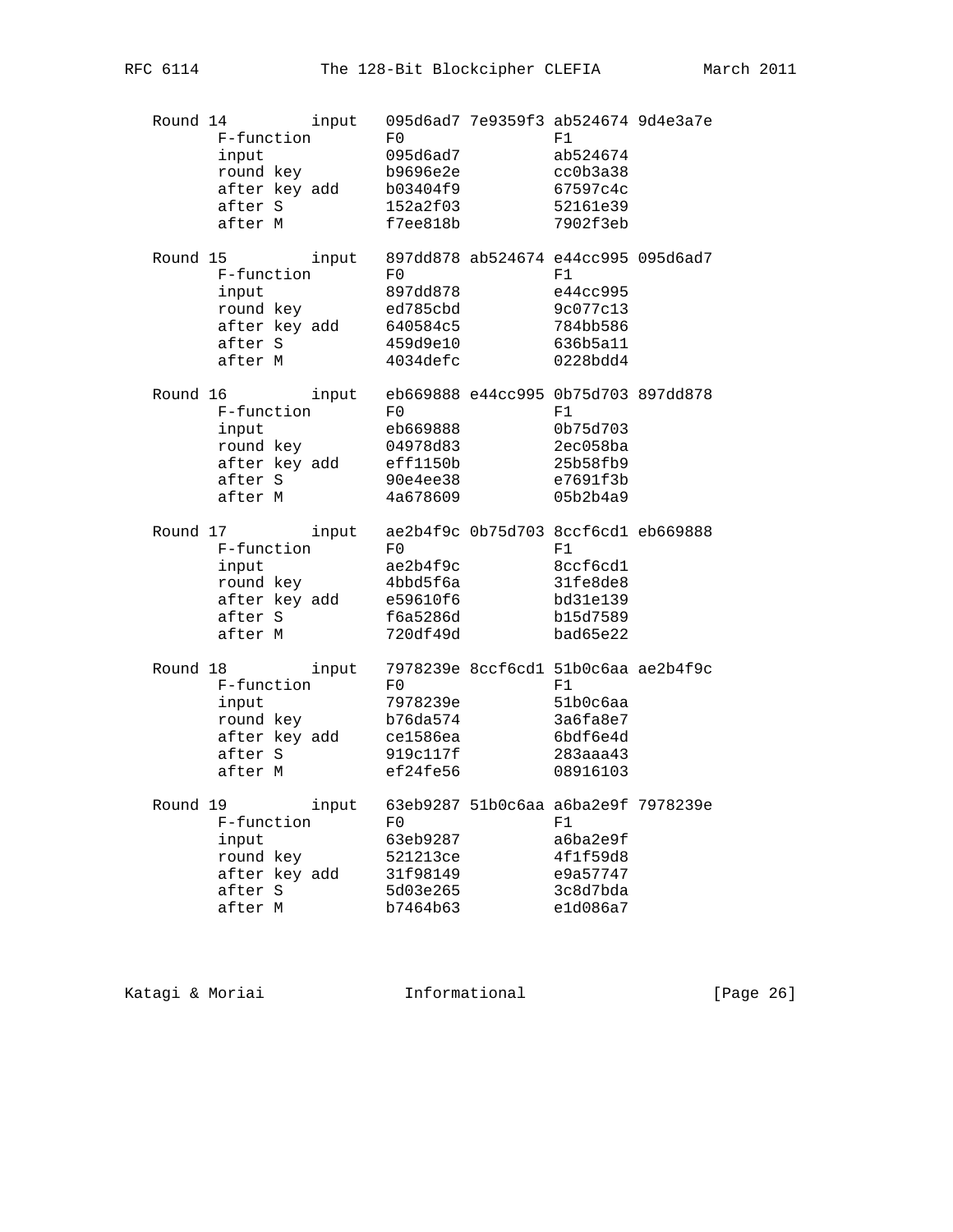| Round 20<br>F-function<br>input<br>round key c13624f6<br>after key add 27c0a93f<br>after S 20b5938b<br>after M                                     | F <sub>0</sub> | input e6f68dc9 a6ba2e9f 98a8a539 63eb9287<br>e6f68dc9<br>3cae819e             | F1<br>98a8a539<br>ee91f6a4<br>7639539d<br>09893194<br>b603c454                          |                                     |
|----------------------------------------------------------------------------------------------------------------------------------------------------|----------------|-------------------------------------------------------------------------------|-----------------------------------------------------------------------------------------|-------------------------------------|
| Round 21 input 9a14af01 98a8a539 d5e856d3 e6f68dc9<br>F-function F0<br>input<br>round key 17f68fde<br>after key add 8de220df<br>after S<br>after M |                | 9a14af01<br>6666bff2<br>7ae08a5d                                              | F1<br>d5e856d3<br>f6c360a9<br>232b367a<br>b383a1bd<br>662b2c4d                          |                                     |
| Round 22<br>F-function F0<br>input<br>round key 6288bc72<br>after key add 80c09316<br>after S<br>after M                                           |                | input e2482f64 d5e856d3 80dda184 9a14af01<br>e2482f64<br>cdb5f1e5<br>3d9dac60 | F1<br>80dda184<br>c0a d856b<br>407024ef<br>fbe99290<br>108259db                         |                                     |
| output<br>final whitening key<br>after whitening<br>ciphertext                                                                                     |                | e2482f64 9f028dc4 80dda184 fde181ad                                           | $\begin{array}{ccc}\nTTTTTT & & & \n\end{array}$<br>e2482f64 9f028dc4 80dda184 fde181ad | e2482f64 e875fab3 80dda184 8a96f6da |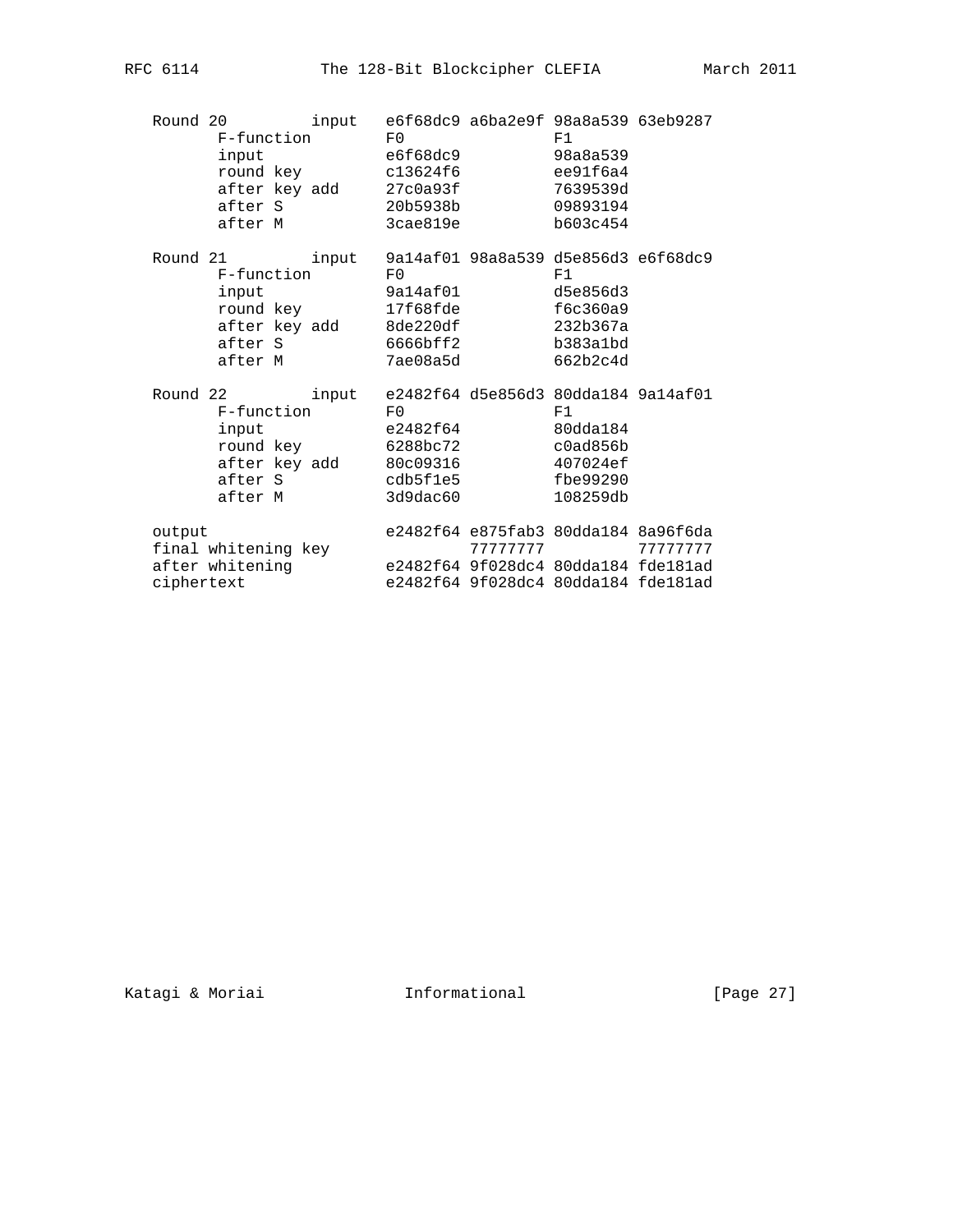256-bit key: key ffeeddcc bbaa9988 77665544 33221100 f0e0d0c0 b0a09080 70605040 30201000 plaintext 00010203 04050607 08090a0b 0c0d0e0f ciphertext a1397814 289de80c 10da46d1 fa48b38a LL 477e8f09 66ee5378 2cc2be04 bf55e28f LR d6c10b89 4eeab575 84bd5663 cc933940 WK\_{0,1,2,3} 0f0e0d0c 0b0a0908 07060504 03020100 RK\_{0,1,2,3} 58f02029 15413cd0 1b0c41a4 e4bacd0f RK\_{4,5,6,7} 6c498393 8846231b 1fc716fc 7c81a45b RK\_{8,9,10,11} fa37c259 0e3da2ee aacf9abb 8ec0aad9 RK\_{12,13,14,15} b05bd737 8de1f2d0 8ffee0f6 b70b47ea RK\_{16,17,18,19} 581b3e34 03263f89 2f7100cd 05cee171 RK\_{20,21,22,23} b523d4e9 176d7c44 6d7ba5d7 f797b2f3 RK\_{24,25,26,27} 25d80df2 a646bba2 6a3a95e1 3e3a47f0 RK\_{28,29,30,31} b304eb20 44f8824e c7557cbc 47401e21 RK\_{32,33,34,35} d71ff7e9 aca1fb0c 2deff35d 6ca3a830 RK\_{36,37,38,39} 4dd7cfb7 ae71c9f6 4e911fef 90aa95de RK\_{40,41,42,43} 2c664a7a 8cb5cf6b 14c8de1e 43b9caef RK\_{44,45,46,47} 568c5a33 07ef7ddd 608dc860 ac9e50f8 RK\_{48,49,50,51} c0c18358 4f53c80e 33e01cb9 80251e1c plaintext 00010203 04050607 08090a0b 0c0d0e0f initial whitening key 0f0e0d0c 0b0a0908 after whitening 00010203 0b0b0b0b 08090a0b 07070707 Round 1 input 00010203 0b0b0b0b 08090a0b 07070707 F-function F0 F1 input 00010203 08090a0b round key 58f02029 15413cd0 after key add 58f1222a 1d4836db after S 4ee41927 2c78a1ac after M 2db2101b d87ee718 Round 2 input 26b91b10 08090a0b df79e01f 00010203 F-function F0 F1 input 26b91b10 df79e01f round key  $1b0c41a4$  e4bacd0f after key add 3db55ab4 3bc32d10 after S aa5afadb 0f1e1928 after M 317e029c c0cc96ba

Katagi & Moriai **Informational** [Page 28]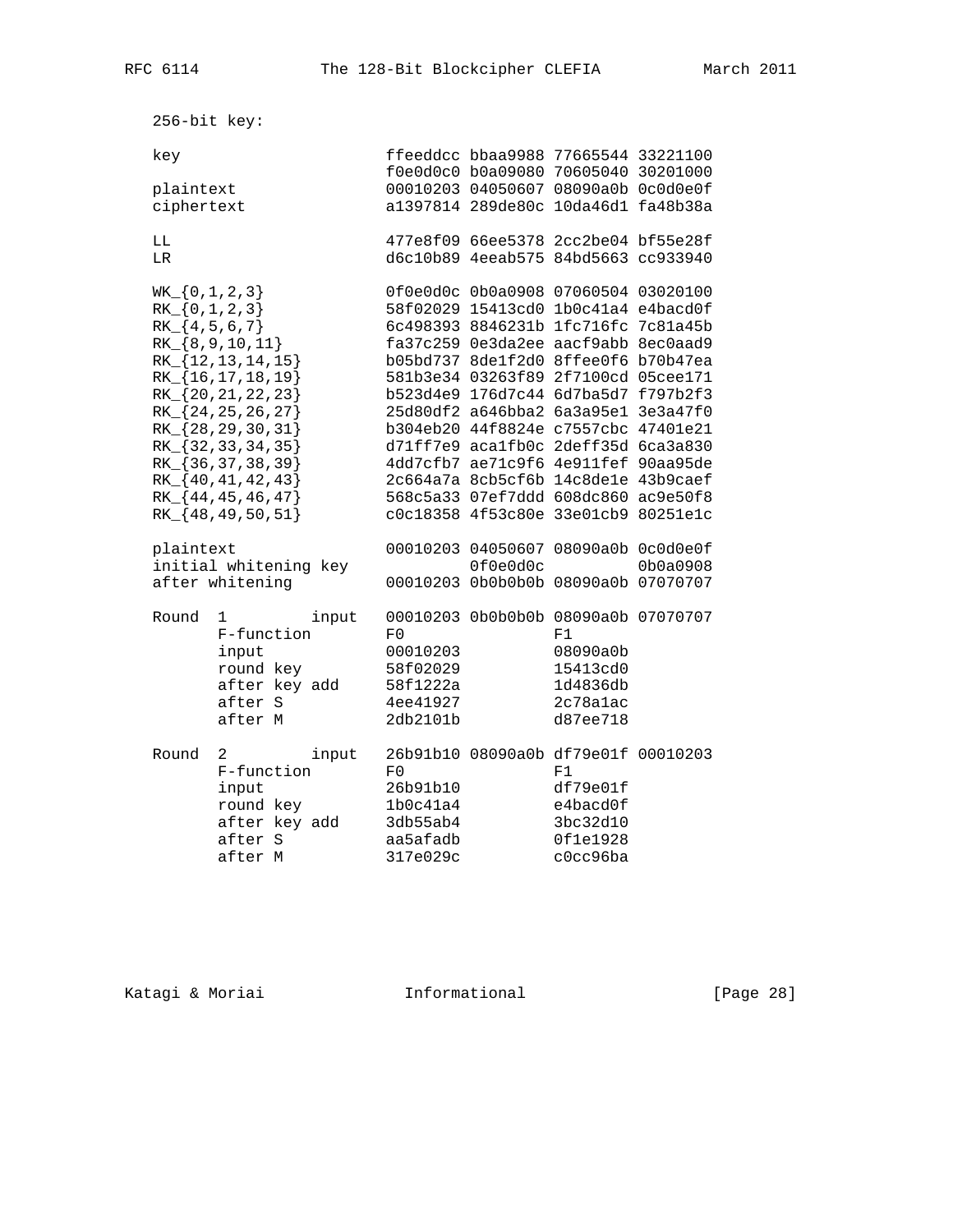| Round | 3<br>F-function<br>input<br>round key<br>after key add<br>after S<br>after M                 | input | F0<br>39770897<br>6c498393<br>553e8b04<br>5487484e<br>c3a7ac1d           | 39770897 df79e01f c0cd94b9 26b91b10<br>F1<br>c0cd94b9<br>8846231b<br>488bb7a2<br>d84876a0<br>7ae05884 |  |
|-------|----------------------------------------------------------------------------------------------|-------|--------------------------------------------------------------------------|-------------------------------------------------------------------------------------------------------|--|
| Round | 4<br>F-function<br>input<br>round key<br>after key add<br>after S<br>after M                 | input | F0<br>$1$ cde $4$ c $02$<br>1fc716fc<br>03195afe<br>c607fa95<br>5edee0ce | 1cde4c02 c0cd94b9 5c594394 39770897<br>F1<br>5c594394<br>7c81a45b<br>20d8e7cf<br>12f002c9<br>4cfb0e90 |  |
| Round | $5^{\circ}$<br>F-function<br>input<br>round key<br>after key add<br>after S<br>after M       | input | $_{\rm F0}$<br>9e137477<br>fa37c259<br>6424b62e<br>4592c8d2<br>adfd33ae  | 9e137477 5c594394 758c0607 1cde4c02<br>F1<br>758c0607<br>0e3da2ee<br>7bbla4e9<br>46f3a044<br>42450650 |  |
| Round | $6 \qquad \qquad$<br>F-function<br>input<br>round key<br>after key add<br>after S<br>after M | input | F0<br>f1a4703a<br>aacf9abb<br>5b6bea81<br>22285e04<br>0fa52ed4           | f1a4703a 758c0607 5e9b4a52 9e137477<br>F1<br>5e9b4a52<br>8ec0aad9<br>d05be08b<br>f822d448<br>aa7a0a9c |  |
| Round | 7<br>F-function<br>input<br>round key<br>after key add<br>after S<br>after M                 | input | F0<br>7a2928d3<br>b05bd737<br>ca72ffe4<br>23ed8e68<br>8b158630           | 7a2928d3 5e9b4a52 34697eeb f1a4703a<br>F1<br>34697eeb<br>8de1f2d0<br>b9888c3b<br>172b59c0<br>334e2af2 |  |
| Round | 8<br>F-function<br>input<br>round key<br>after key add<br>after S<br>after M                 | input | F0<br>d58ecc62<br>8ffee0f6<br>5a702c94<br>facf9d64<br>72c2027e           | d58ecc62 34697eeb c2ea5ac8 7a2928d3<br>F1<br>c2ea5ac8<br>b70b47ea<br>75e11d22<br>586f2c19<br>a582d5f0 |  |

Katagi & Moriai **Informational** [Page 29]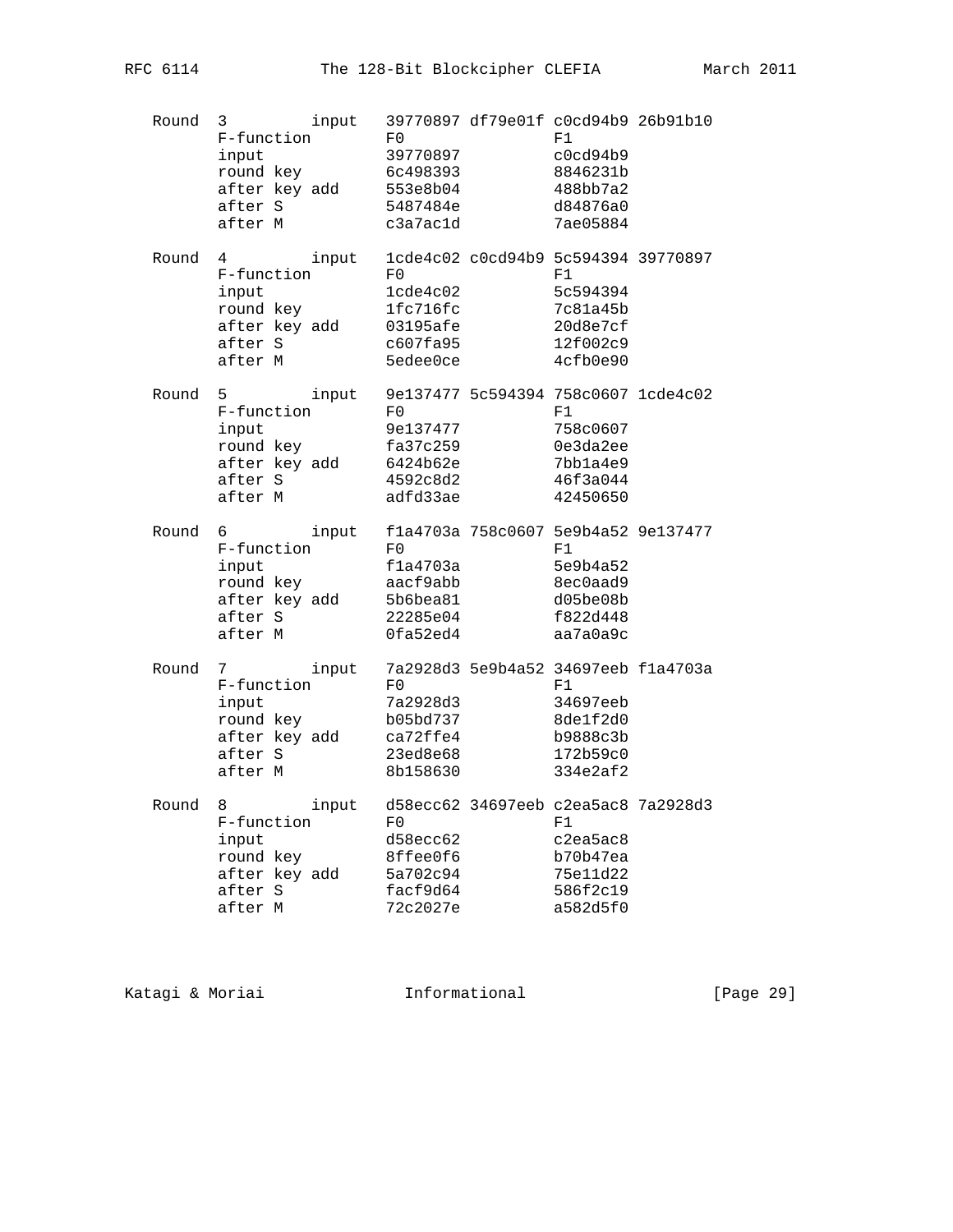| Round | 9<br>F-function<br>input<br>round key<br>after key add<br>after S<br>after M        | input | F0<br>46ab7c95<br>581b3e34<br>leb042a1<br>177afd6a<br>51d5740a | 46ab7c95 c2ea5ac8 dfabfd23 d58ecc62<br>F1<br>dfabfd23<br>03263f89<br>dc8dc2aa<br>57664735<br>110287d7 |  |
|-------|-------------------------------------------------------------------------------------|-------|----------------------------------------------------------------|-------------------------------------------------------------------------------------------------------|--|
|       | Round 10<br>F-function<br>input<br>round key<br>after key add<br>after S<br>after M | input | F0<br>933f2ec2<br>2f7100cd<br>bc4e2e0f<br>e0434cd9<br>a768d32a | 933f2ec2 dfabfd23 c48c4bb5 46ab7c95<br>F1<br>c48c4bb5<br>05cee171<br>c142aac4<br>22fd2380<br>b6ae4f2b |  |
|       | Round 11<br>F-function<br>input<br>round key<br>after key add<br>after S<br>after M | input | F0<br>78c32e09<br>b523d4e9<br>cde0fae0<br>3fd410d4<br>08bd9b01 | 78c32e09 c48c4bb5 f00533be 933f2ec2<br>F1<br>f00533be<br>176d7c44<br>e7684ffa<br>02ef5310<br>2fdb3f65 |  |
|       | Round 12<br>F-function<br>input<br>round key<br>after key add<br>after S<br>after M | input | F0<br>cc31d0b4<br>6d7ba5d7<br>a14a7563<br>1b512562<br>7c2c762b | cc31d0b4 f00533be bce411a7 78c32e09<br>F1<br>bce411a7<br>f797b2f3<br>4b73a354<br>c94a71eb<br>81ca0b59 |  |
|       | Round 13<br>F-function<br>input<br>round key<br>after key add<br>after S<br>after M | input | F0<br>8c294595<br>25d80df2<br>a9f14867<br>93e47852<br>4a87c858 | 8c294595 bce411a7 f9092550 cc31d0b4<br>F1<br>f9092550<br>a646bba2<br>5f4f9ef2<br>5c26cae5<br>54bc68d5 |  |
|       | Round 14<br>F-function<br>input<br>round key<br>after key add<br>after S<br>after M | input | F0<br>f663d9ff<br>6a3a95e1<br>9c594c1e<br>58ff39b0<br>d82301d4 | f663d9ff f9092550 988db861 8c294595<br>F1<br>988db861<br>3e3a47f0<br>a6b7ff91<br>054d1d75<br>085d5025 |  |

Katagi & Moriai **Informational** [Page 30]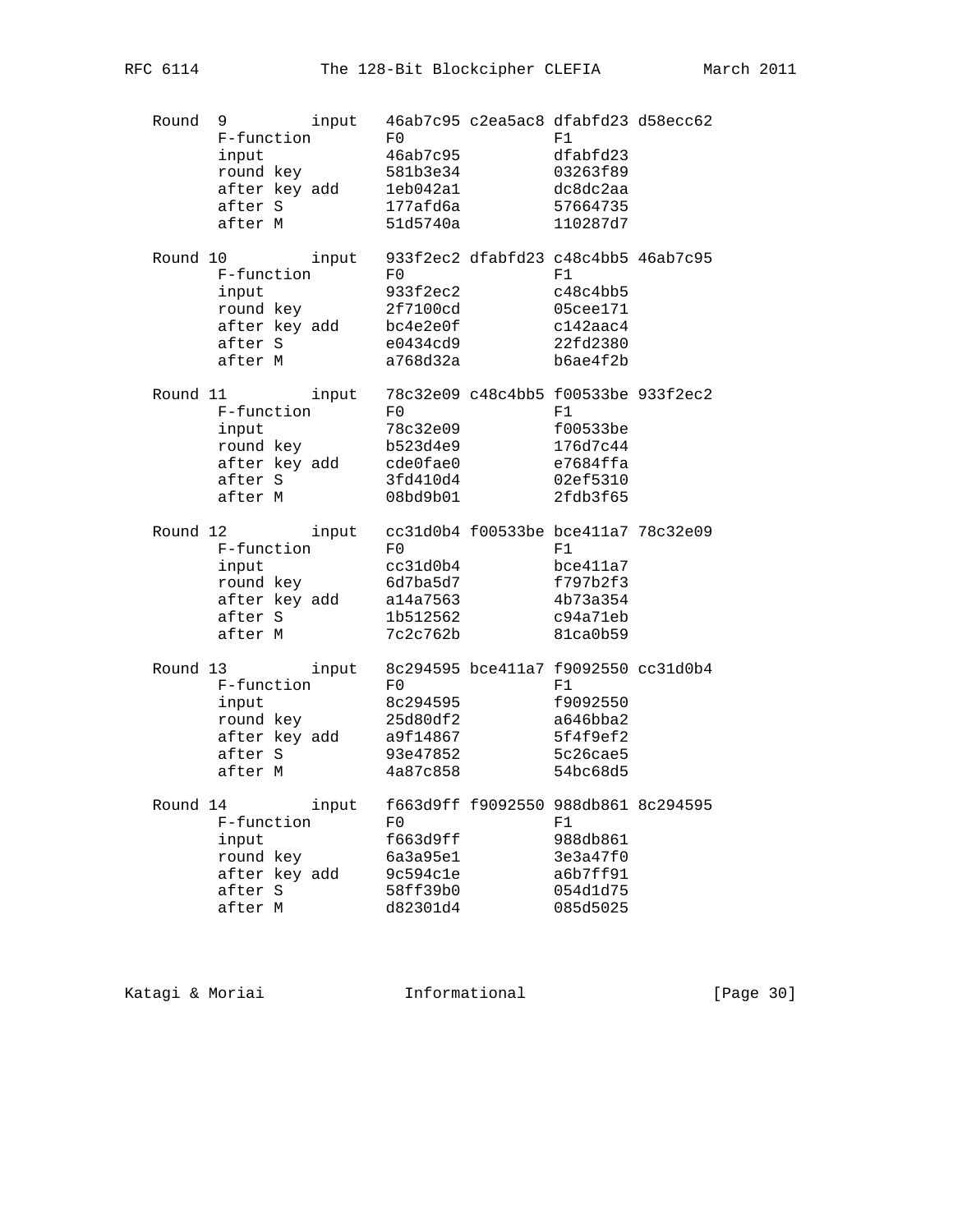| Round 15 | F-function<br>input<br>round key<br>after key add<br>after S<br>after M             | input | F0<br>212a2484<br>b304eb20<br>922ecfa4<br>86d2c9a0<br>dbf56073          | 212a2484 988db861 847415b0 f663d9ff<br>F1<br>847415b0<br>44f8824e<br>c08c97fe<br>b5ff567d<br>87e2a6a2 |  |
|----------|-------------------------------------------------------------------------------------|-------|-------------------------------------------------------------------------|-------------------------------------------------------------------------------------------------------|--|
|          | Round 16<br>F-function<br>input<br>round key<br>after key add<br>after S<br>after M | input | F0<br>4378d812<br>c7557cbc<br>842da4ae<br>9e19b889<br>6791a3e3          | 4378d812 847415b0 71817f5d 212a2484<br>F1<br>71817f5d<br>47401e21<br>36c1617c<br>a10c5414<br>e177d3a8 |  |
|          | Round 17<br>F-function<br>input<br>round key<br>after key add<br>after S<br>after M | input | F0<br>e3e5b653<br>d71ff7e9<br>34fa41ba<br>d4e1be2d<br>2743ef2d          | e3e5b653 71817f5d c05df72c 4378d812<br>F1<br>c05df72c<br>aca1fb0c<br>6cfc0c20<br>32bc13bf<br>6fec0aab |  |
|          | Round 18<br>F-function<br>input<br>round key<br>after key add<br>after S<br>after M | input | $_{\rm F0}$<br>56c29070<br>2deff35d<br>7b2d632d<br>56193719<br>ee6316fa | 56c29070 c05df72c 2c94d2b9 e3e5b653<br>F1<br>2c94d2b9<br>6ca3a830<br>40377a89<br>fb13c1b7<br>5e3245b7 |  |
|          | Round 19<br>F-function<br>input<br>round key<br>after key add<br>after S<br>after M | input | F0<br>2e3ee1d6<br>4dd7cfb7<br>63e92e61<br>373c4c54<br>87aab08e          | 2e3ee1d6 2c94d2b9 bdd7f3e4 56c29070<br>F1<br>bdd7f3e4<br>ae71c9f6<br>13a63a12<br>8fe6c54b<br>8f8d16f3 |  |
|          | Round 20<br>F-function<br>input<br>round key<br>after key add<br>after S<br>after M | input | F0<br>ab3e6237<br>4e911fef<br>e5af7dd8<br>f6ad88be<br>0889df33          | ab3e6237 bdd7f3e4 d94f8683 2e3ee1d6<br>F1<br>d94f8683<br>90aa95de<br>49e5135d<br>65f68f77<br>f418c84f |  |

Katagi & Moriai **Informational** [Page 31]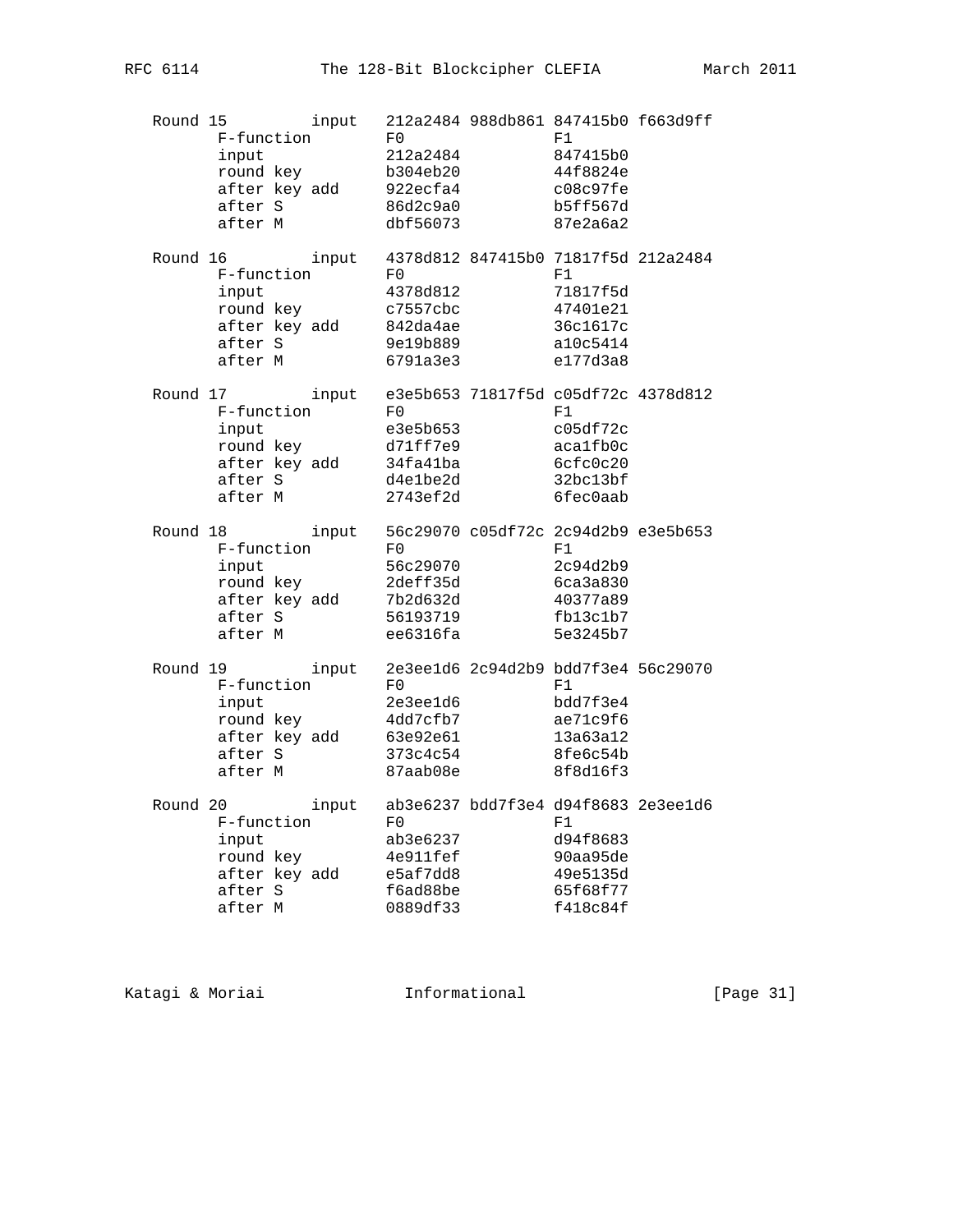| Round 21 | F-function<br>input<br>round key<br>after key add 993866ad<br>after S<br>after M             | input | F0<br>b55e2cd7<br>2c664a7a<br>2c2b6cee<br>8999e772                             | b55e2cd7 d94f8683 da262999 ab3e6237<br>F1<br>da262999<br>8cb5cf6b<br>5693e6f2<br>0df150e5<br>da5415d2       |  |
|----------|----------------------------------------------------------------------------------------------|-------|--------------------------------------------------------------------------------|-------------------------------------------------------------------------------------------------------------|--|
|          | Round 22<br>Z<br>F-function<br>input<br>round key<br>after key add<br>after S<br>after M     | input | F0<br>50d661f1<br>14c8de1e<br>441ebfef<br>12b052ac<br>f5efd89e                 | 50d661f1 da262999 716a77e5 b55e2cd7<br>F1<br>716a77e5<br>43b9caef<br>32d3bd0a<br>c7bbb182<br>744a9ced       |  |
|          | Round 23<br>F-function<br>input<br>round key<br>after key add<br>after S<br>after M          |       | F0<br>2fc9f107<br>568c5a33<br>7945ab34<br>a2a77e2a<br>e84f6d9b                 | input 2fc9f107 716a77e5 c114b03a 50d661f1<br>F1<br>c114b03a<br>07ef7ddd<br>c6fbcde7<br>4cd7e238<br>ce67e20a |  |
|          | Round 24<br>F-function<br>input<br>round key<br>after key add f9a8d21e<br>after S<br>after M | input | $_{\rm F0}$<br>99251a7e<br>992512<br>608dc860<br>0421e<br>f84572b0<br>20634b77 | 99251a7e c114b03a 9eb183fb 2fc9f107<br>F1<br>9eb183fb<br>ac9e50f8<br>322fd303<br>c7d8f1c6<br>591b3f55       |  |
|          | Round 25<br>'5<br>F-function<br>input<br>round key<br>after key add<br>after S<br>after M    | input | F0<br>e177fb4d<br>c0c18358<br>21b67815<br>a14dd39c<br>3f88fbef                 | e177fb4d 9eb183fb 76d2ce52 99251a7e<br>F1<br>76d2ce52<br>4f53c80e<br>3981065c<br>c8e20aa5<br>89ff5caf       |  |
|          | Round 26<br>F-function<br>input<br>round key<br>after key add<br>after S<br>after M          | input | $_{\rm F0}$<br>a1397814<br>33e01cb9<br>92d964ad<br>864445ee<br>5949235a        | a1397814 76d2ce52 10da46d1 e177fb4d<br>F1<br>10da46d1<br>80251e1c<br>90ff58cd<br>9a8e803f<br>183d49c7       |  |

Katagi & Moriai **Informational** [Page 32]